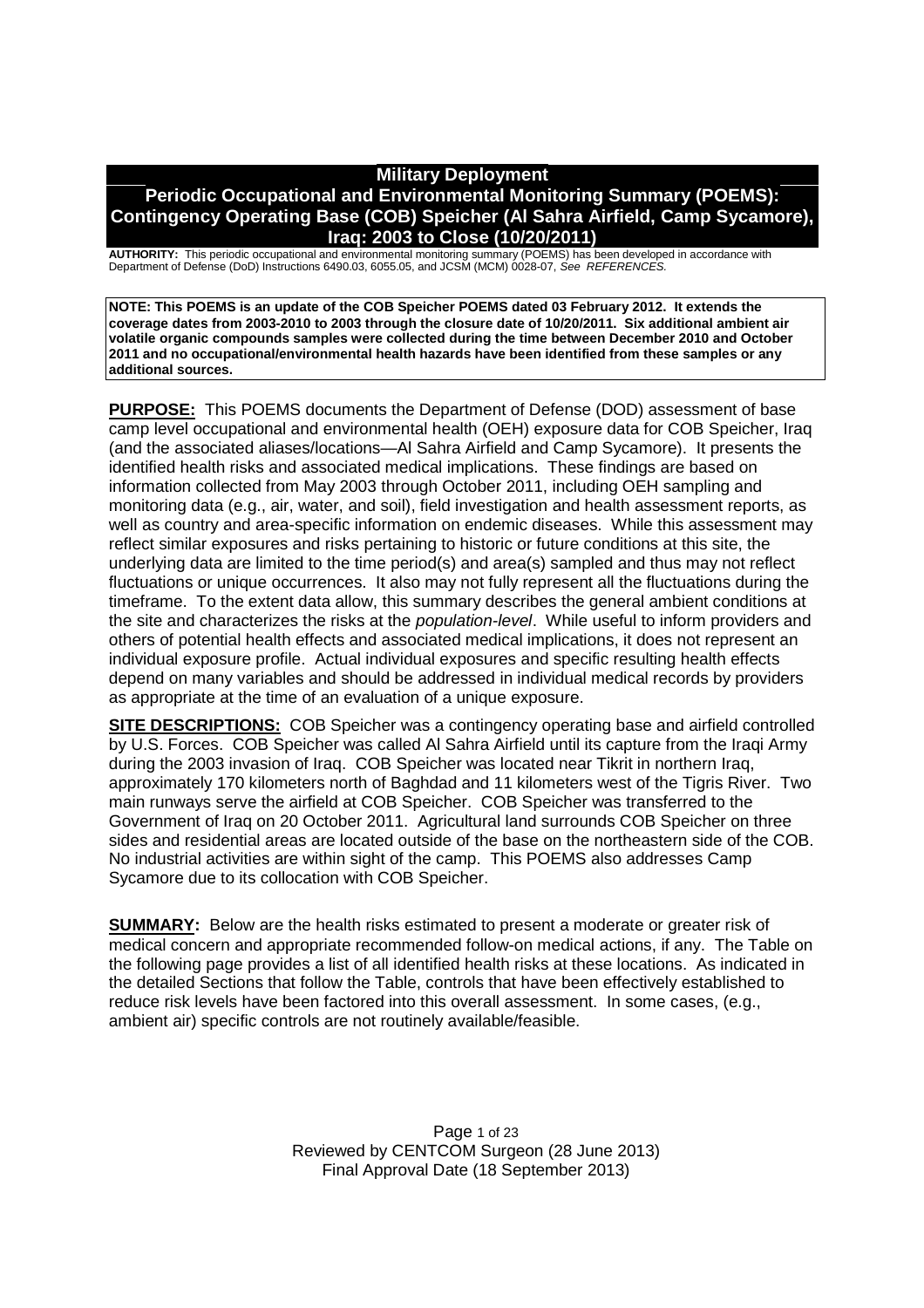**Short-term health risks and medical implications:** The following may have caused acute health effects in some personnel *during deployment at COB Speicher (and the associated locations)*:

Inhalable coarse particulate matter less than 10 micrometers in diameter  $(PM_{10})$ ; food/waterborne diseases (e.g., bacterial diarrhea, Hepatitis A, Typhoid fever, Brucellosis, diarrhea-cholera, diarrheaprotozoal); other endemic diseases (cutaneous leishmaniasis, Crimean-Congo hemorrhagic fever, Sandfly fever, Tuberculosis (TB), Leptospirosis, Schistosomiasis, Rabies, Q fever); and heat stress. For food/waterborne diseases (e.g., bacterial diarrhea, Hepatitis A, Typhoid fever, Brucellosis, diarrheacholera, diarrhea-protozoal), if ingesting food and water off post, the health effects can temporarily incapacitate personnel (diarrhea) or result in prolonged illness (Hepatitis A, Typhoid fever, and Brucellosis). For heat stress, risk can be greater for susceptible persons including those older than 45, of low fitness level, unacclimatized personnel, or individuals with underlying medical conditions. Risks from food/waterborne diseases and heat stress may have been reduced with preventive medicine controls and mitigation, which includes Hepatitis A and Typhoid fever vaccinations, and only drinking from approved water sources in accordance with standing CENTCOM policy. For other vector-borne endemic diseases (cutaneous leishmaniasis, Crimean-Congo hemorrhagic fever, Sandfly fever), these diseases may constitute a significant risk due to exposure to biting vectors; risk is reduced to low by proper wear of treated uniform, application of repellent to exposed skin, and appropriate chemoprophylaxis. For water contact diseases (Leptospirosis, Schistosomiasis) activities involving extensive contact with surface water increase risk. For respiratory diseases (Tuberculosis (TB)), personnel in close-quarter conditions could have been at risk for person-to-person spread. Animal contact diseases (Rabies, Q fever), pose yearround risk. Air quality: Although the overall risk is low for exposure to burn pit emissions, exposures may result in mild to more serious short-term health effects (e.g., eye, nose or throat and lung irritation) in some personnel while at this site. For  $PM_{10}$  certain subgroups of the deployed forces (e.g., those with pre-existing asthma/cardio-pulmonary conditions) are at greatest risk of developing notable short-term health effects. Although most effects from exposure to particulate matter and to burn pit emissions should have resolved post-deployment, providers should be prepared to consider the relationship between deployment exposures and current complaints. Some individuals may have sought treatment for acute respiratory irritation during their time at COB Speicher (and the associated locations). Personnel who reported with symptoms or required treatment while at this site should have exposure/treatment noted in medical record on a Standard Form (SF) 600 (*Chronological Record of Medical Care*).

## **Long-term health risks & medical implications:**

The hazards associated with potential long-term health effects at COB Speicher (and the associated locations) include inhalable coarse particulate matter less than 2.5 micrometers in diameter ( $PM_{2.5}$ ) and Leishmaniasis-visceral infection. Leishmaniasis is transmitted by sand flies. Visceral leishmaniasis (a more latent form of the disease) causes a severe febrile illness, which typically requires hospitalization with convalescence over 7 days. The leishmaniasis parasites may survive for years in infected individuals. Consequently, this infection may go unrecognized until infections become symptomatic years later. Air Quality: It is considered possible that some otherwise healthy personnel who were exposed for a long-term period to particulate matter less than 2.5 micrometers in diameter ( $PM<sub>2.5</sub>$ ) could develop certain health conditions (e.g., reduced lung function, cardiopulmonary disease). Personnel with a history of asthma or cardiopulmonary disease could potentially be more likely to develop such chronic health conditions. While the PM exposures are documented and archived, at this time there are no specific recommended, post-deployment medical surveillance evaluations or treatments. Providers should still consider overall individual health status (e.g., any underlying conditions/susceptibilities) and any potential unique individual exposures (such as burn pits, or occupational or specific personal dosimeter data) when assessing individual concerns. Certain individuals may need to be followed/evaluated for specific occupational exposures/injuries (e.g., annual audiograms as part of the medical surveillance for those enrolled in the Hearing Conservation Program; and personnel covered by Respiratory Protection Program and/or Hazardous Waste/Emergency Responders Medical Surveillance).

> Page 2 of 23 Reviewed by CENTCOM Surgeon (28 June 2013) Final Approval Date (18 September 2013)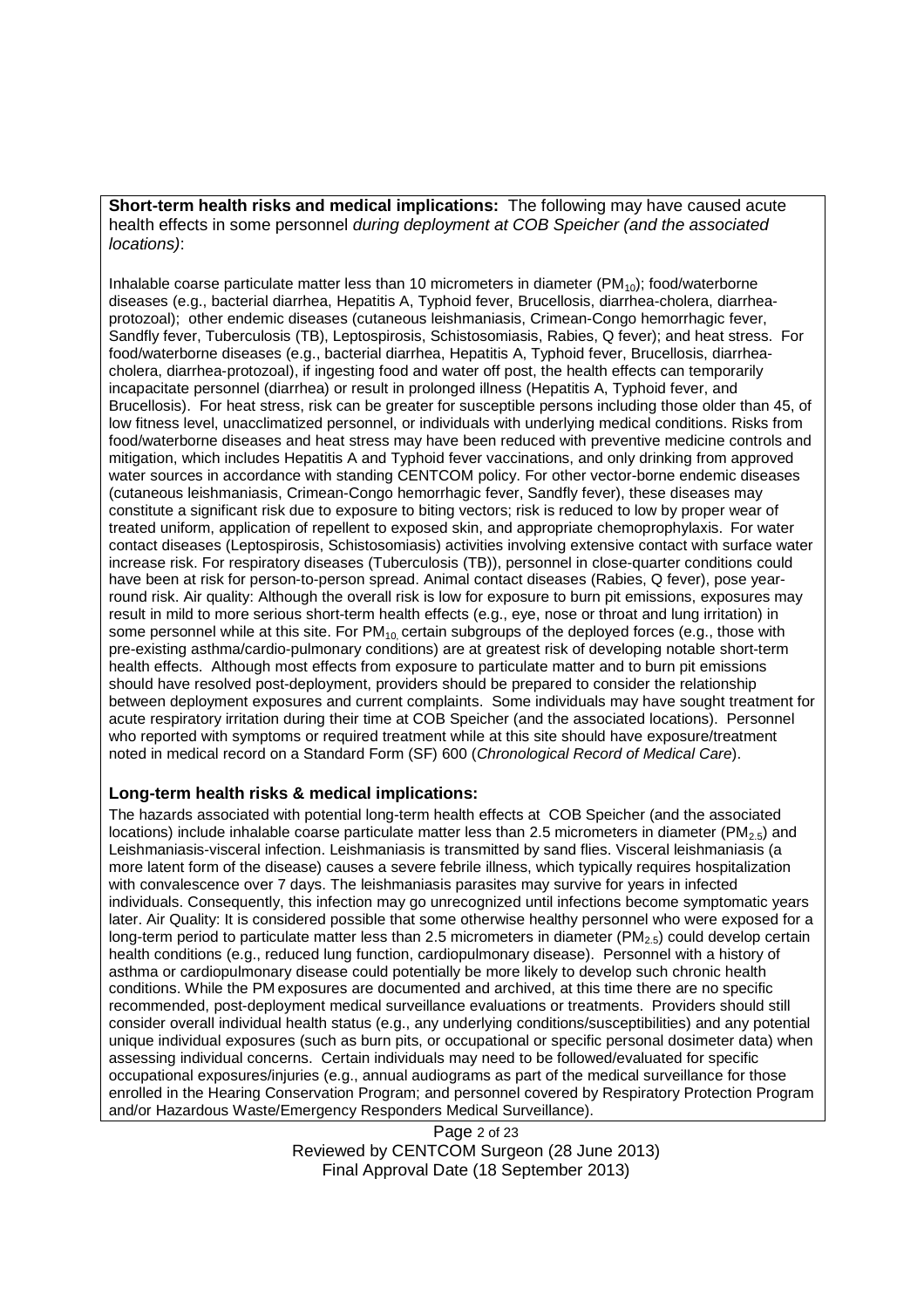| Source of<br><b>Identified Health</b><br>Risk <sup>3</sup>                                    | Unmitigated Health Risk Estimate <sup>4</sup>                                                                                                                                                                                                                                                                                                                                                                                                                                                                                                                              | <b>Control Measures</b><br>Implemented                                                                                                                 | <b>Residual Health Risk Estimate<sup>4</sup></b>                                                                                                                                                                                                                                                                                                                                                                                                                                                                                                                                                            |
|-----------------------------------------------------------------------------------------------|----------------------------------------------------------------------------------------------------------------------------------------------------------------------------------------------------------------------------------------------------------------------------------------------------------------------------------------------------------------------------------------------------------------------------------------------------------------------------------------------------------------------------------------------------------------------------|--------------------------------------------------------------------------------------------------------------------------------------------------------|-------------------------------------------------------------------------------------------------------------------------------------------------------------------------------------------------------------------------------------------------------------------------------------------------------------------------------------------------------------------------------------------------------------------------------------------------------------------------------------------------------------------------------------------------------------------------------------------------------------|
| <b>AIR</b>                                                                                    |                                                                                                                                                                                                                                                                                                                                                                                                                                                                                                                                                                            |                                                                                                                                                        |                                                                                                                                                                                                                                                                                                                                                                                                                                                                                                                                                                                                             |
| $PM_{10}$                                                                                     | Short-term: Variable (Low to High):<br>Daily levels vary, acute health effects<br>(e.g., upper respiratory tract irritation)<br>more pronounced during peak days.<br>More serious effects are possible in<br>susceptible persons (e.g., those with<br>asthma/existing respiratory diseases).<br>Long-term: No health guidelines                                                                                                                                                                                                                                            | Limiting strenuous<br>physical activities when air<br>quality is especially poor;<br>and actions such as<br>closing tent flaps,<br>windows, and doors. | Short-term: Variable (Low to High):<br>Daily levels vary, acute health effects<br>(e.g., upper respiratory tract irritation)<br>more pronounced during peak days.<br>More serious effects are possible in<br>susceptible persons (e.g., those with<br>asthma/existing respiratory diseases).<br>Long-term: No health guidelines                                                                                                                                                                                                                                                                             |
| PM <sub>2.5</sub>                                                                             | Short-term: Low: A majority of the<br>time mild acute health effects are<br>anticipated; certain peak levels may<br>produce mild eye, nose, or throat<br>irritation in a few personnel and pre-<br>existing health conditions (e.g.,<br>asthma, or<br>cardiopulmonary diseases) may be<br>exacerbated.<br>Long-term: Variable (Low to<br>Moderate): A small percentage of<br>persons may be at increased risk for<br>developing chronic conditions<br>(particularly those more susceptible to<br>acute effects (e.g., those with<br>asthma/existing respiratory diseases). |                                                                                                                                                        | Short-term: Low: A majority of the time<br>mild acute health effects are<br>anticipated; certain peak levels may<br>produce mild eye, nose, or throat<br>irritation in a few personnel and pre-<br>existing health conditions (e.g.,<br>asthma, cardiopulmonary diseases)<br>may be exacerbated.<br>Long-term: Variable (Low to<br>Moderate): A small percentage of<br>persons may be at increased risk for<br>developing chronic conditions<br>(particularly those more susceptible to<br>acute effects (e.g., those with<br>asthma/existing respiratory diseases).<br>Low: Aluminum, Cadmium, Cobalt, and |
| Metals                                                                                        | Low: Cadmium and Chromium (total)                                                                                                                                                                                                                                                                                                                                                                                                                                                                                                                                          |                                                                                                                                                        | Vanadium                                                                                                                                                                                                                                                                                                                                                                                                                                                                                                                                                                                                    |
| WATER<br>Water for Other<br>Purposes<br>(Personal<br>Hygiene,<br>Cooking,<br>Showering, etc.) | Low. Short-term health effects are not<br>expected                                                                                                                                                                                                                                                                                                                                                                                                                                                                                                                         | Approved sources.                                                                                                                                      | No hazards identified.                                                                                                                                                                                                                                                                                                                                                                                                                                                                                                                                                                                      |
| <b>Endemic</b><br><b>Disease</b>                                                              |                                                                                                                                                                                                                                                                                                                                                                                                                                                                                                                                                                            |                                                                                                                                                        |                                                                                                                                                                                                                                                                                                                                                                                                                                                                                                                                                                                                             |
| Food<br>borne/Waterborn<br>e (e.g., diarrhea-<br>bacteriological)                             | Short-term: Variable (None to High):<br>High (bacterial diarrhea, Hepatitis A,<br>Typhoid fever) to Moderate (diarrhea-<br>cholera, diarrhea-protozoal,<br>brucellosis) to Low (hepatitis E). If<br>ingesting local food/water, the health<br>effects can temporarily incapacitate<br>personnel (diarrhea) or result in<br>prolonged illness (Hepatitis A, Typhoid<br>fever, Brucellosis, Hepatitis E).                                                                                                                                                                    | Preventive measures<br>include Hepatitis A and<br>Typhoid fever vaccination<br>and consumption of food<br>and water only from<br>approved sources.     | Short-term: Low to none                                                                                                                                                                                                                                                                                                                                                                                                                                                                                                                                                                                     |
|                                                                                               | Long-term: none identified                                                                                                                                                                                                                                                                                                                                                                                                                                                                                                                                                 |                                                                                                                                                        | Long-term: No data available                                                                                                                                                                                                                                                                                                                                                                                                                                                                                                                                                                                |
| Arthropod Vector<br>Borne                                                                     | Short-term: Moderate: Leishmaniasis-<br>cutaneous, Crimean-Congo<br>hemorrhagic fever, and sandfly fever.<br>Low: Rickettsioses, Typhus-fleaborne,<br>and West Nile fever.                                                                                                                                                                                                                                                                                                                                                                                                 | Preventive measures<br>include proper wear of<br>treated uniform,<br>application of repellent to<br>exposed skin and bed net<br>use.                   | Short-term: Low                                                                                                                                                                                                                                                                                                                                                                                                                                                                                                                                                                                             |
|                                                                                               | Long-term: Moderate: Leishmaniasis-<br>visceral infection                                                                                                                                                                                                                                                                                                                                                                                                                                                                                                                  |                                                                                                                                                        | Long-term: Moderate                                                                                                                                                                                                                                                                                                                                                                                                                                                                                                                                                                                         |

# **Table. Population-Based Health Risk Estimates – [COB Speicher, Iraq] 1, 2**

Page 3 of 23

Reviewed by CENTCOM Surgeon (28 June 2013)

Final Approval Date (18 September 2013)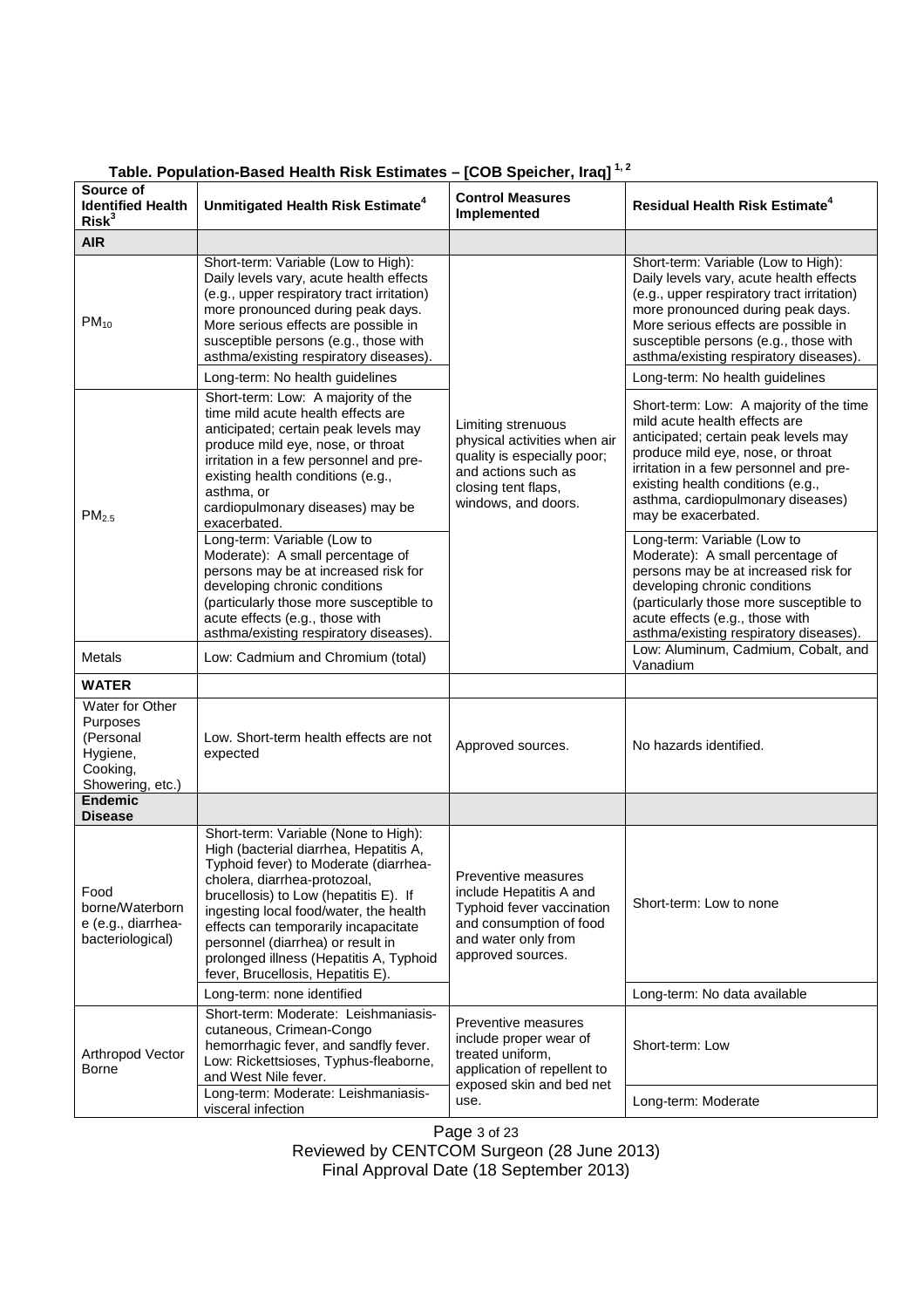|                                             | Short-term: Moderate for leptospirosis                                           |                                                                                                             | Short-term: Low for leptospirosis and                           |
|---------------------------------------------|----------------------------------------------------------------------------------|-------------------------------------------------------------------------------------------------------------|-----------------------------------------------------------------|
| Water-Contact<br>(e.g. wading,<br>swimming) | and schistosomiasis.                                                             | Prohibiting recreational<br>water activities and water                                                      | schistosomiasis.                                                |
|                                             | Long-term: No data available                                                     | contact avoidance                                                                                           | Long-term: No data available                                    |
| Respiratory                                 | Short-term: Low to Moderate:                                                     |                                                                                                             |                                                                 |
|                                             | Moderate for tuberculosis (TB) to Low                                            | Providing adequate living<br>and work space; medical<br>screening; vaccination                              | Short-term: Low                                                 |
|                                             | for meningococcal meningitis.<br>Long-term: No data available                    |                                                                                                             | Long-term: No data available                                    |
|                                             | Short-term: Low to Moderate:                                                     | Prohibiting contact with,                                                                                   |                                                                 |
|                                             | Moderate (Rabies and Q-fever), Low                                               | adoption, or feeding of                                                                                     | Short-term: No data available                                   |
|                                             | (Anthrax and H5N1 avian influenza)                                               | feral animals in                                                                                            |                                                                 |
|                                             |                                                                                  | accordance with (IAW)                                                                                       |                                                                 |
| <b>Animal Contact</b>                       | Long-term: Low (Rabies)                                                          | <b>CENTCOM General Order</b><br>1B. Risks are further                                                       |                                                                 |
|                                             |                                                                                  | reduced in the event of                                                                                     |                                                                 |
|                                             |                                                                                  | assessed contact by                                                                                         | Long-term: No data available                                    |
|                                             |                                                                                  | prompt post-exposure                                                                                        |                                                                 |
|                                             |                                                                                  | rabies prophylaxis IAW the<br>CDC's ACIP guidelines.                                                        |                                                                 |
| <b>VENOMOUS</b>                             |                                                                                  |                                                                                                             |                                                                 |
| <b>ANIMAL/</b><br><b>INSECTS</b>            |                                                                                  |                                                                                                             |                                                                 |
|                                             | Short-term: Low: if encountered,                                                 |                                                                                                             | Short Term: Low: if encountered,                                |
|                                             | effects of venom vary with species                                               | Risks reduced by avoiding                                                                                   | effects of venom vary with species                              |
| Snakes,                                     | from mild localized swelling (e.g. S.                                            | contact, proper wear of                                                                                     | from mild localized swelling (e.g. S.                           |
| scorpions, and                              | maurus) to potentially lethal effects<br>(e.g. V. albicornuta).                  | uniform (especially<br>footwear), and timely<br>treatment                                                   | maurus) to potentially lethal effects<br>(e.g. V. albicornuta). |
| spiders                                     |                                                                                  |                                                                                                             |                                                                 |
|                                             | Long-term: No data available                                                     |                                                                                                             | Long-term: No data available                                    |
| <b>HEAT/COLD</b><br><b>STRESS</b>           |                                                                                  |                                                                                                             |                                                                 |
| Heat                                        | Short-term: Low to Moderate                                                      | Work-rest cycles, proper                                                                                    | Short-term: Low                                                 |
|                                             | Long-term: Low                                                                   | hydration and nutrition,<br>and WBGT monitoring.                                                            | Long-term: Low                                                  |
|                                             | Long-term: Low risk of cold                                                      | Risks from cold stress                                                                                      | Long-term: Low risk of cold                                     |
|                                             | stress/injury.                                                                   | reduced with protective                                                                                     | stress/injury.                                                  |
| Cold                                        | Long-term: Low                                                                   | measures such as use of<br>the buddy system, proper<br>wear of protective clothing,<br>proper hydration and |                                                                 |
|                                             |                                                                                  |                                                                                                             | Long-term: Low.                                                 |
|                                             |                                                                                  |                                                                                                             |                                                                 |
|                                             |                                                                                  | nutrition.                                                                                                  |                                                                 |
| <b>Unique</b><br>Incidents/                 |                                                                                  |                                                                                                             |                                                                 |
| <b>Concerns</b>                             |                                                                                  |                                                                                                             |                                                                 |
| Waste<br>Sites/Waste<br>Disposal            | Short-term: Low                                                                  | Proper waste disposal<br>practices                                                                          | Short-term: Low                                                 |
|                                             | Long-term: Low                                                                   |                                                                                                             | Long-term: Low                                                  |
| <b>Burn Pits</b>                            | Short-term: Low: acute symptoms such                                             | Control measures include<br>locating burn pits<br>downwind of prevailing<br>winds, increased distance       |                                                                 |
|                                             | as eye, nose, throat, and lung irritation<br>from short-term exposure may occur. |                                                                                                             | Short-term: Low                                                 |
|                                             | Burn pits closed in December 2010.                                               |                                                                                                             |                                                                 |
|                                             |                                                                                  | from troop populations<br>when possible, and<br>improved waste                                              |                                                                 |
|                                             | Long-term: Low                                                                   |                                                                                                             | Long-term: Low                                                  |
|                                             |                                                                                  | segregation and                                                                                             |                                                                 |
|                                             |                                                                                  | management techniques.                                                                                      |                                                                 |

Page 4 of 23 Reviewed by CENTCOM Surgeon (28 June 2013) Final Approval Date (18 September 2013)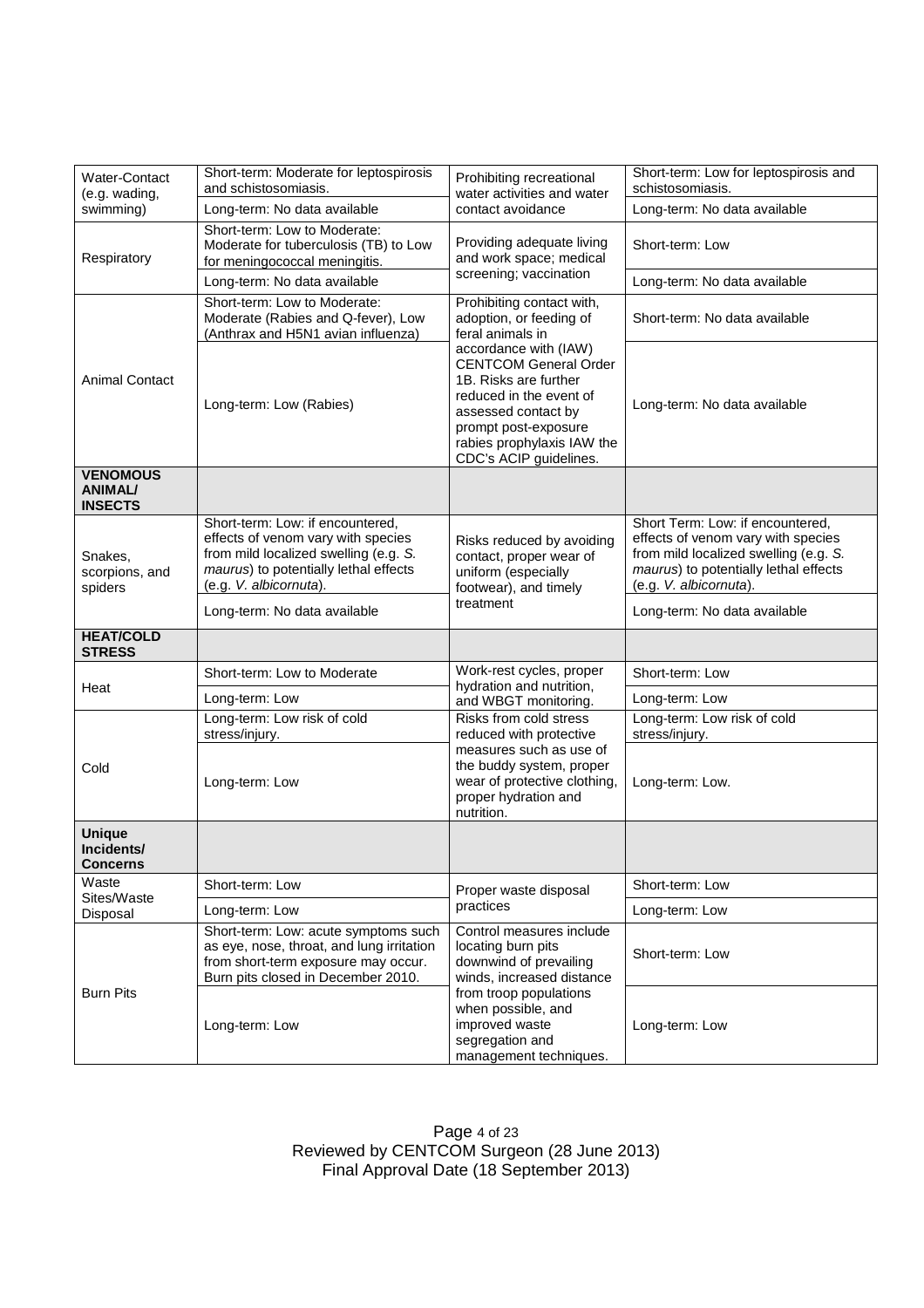1 This Summary Table provides a qualitative estimate of population-based short- and long-term health risks associated with the general ambient and occupational environment conditions. It does not represent a unique individual exposure profile. A person at a specific location may experience a unique exposure, which could result in a significant individual exposure. Any such person

seeking medical care should have their specific exposure documented in an SF600.<br><sup>2</sup> This assessment is based on available data and reports obtained from the May 2003-December 2010 timeframe. It is a historical representation of general site conditions but may not reflect certain fluctuations or unique exposure incidents. Acute health risk estimates are generally consistent with field-observed health effects.

 $3$  This Summary Table (and the following discussions) is organized by major categories. It only lists those sub-categories specifically identified and addressed. The health risks are presented as Low, Moderate, High or Extremely High for both acute and chronic health effects. The risk level is based on an assessment of both the potential severity of the health effects that could be caused and the probability that the exposure would produce such health effects. Where applicable, "None Identified" is used when though an exposure was identified, no risk of either a specific acute or chronic health effects were determined. More detailed descriptions of OEH exposures that were evaluated are discussed in the following sections.

<sup>4</sup> Risks in this Summary Table are based on quantitative surveillance thresholds (e.g. endemic disease rates; host/vector/pathogen surveillance) or screening levels (e.g., Military Exposure Guidelines (MEGs) for chemicals). Some previous assessment reports may provide slightly inconsistent risk estimates because quantitative criteria such as MEGs may have changed since the samples were originally evaluated and/or because this assessment makes use of all historic site data while previous reports may have only been based on a select few samples.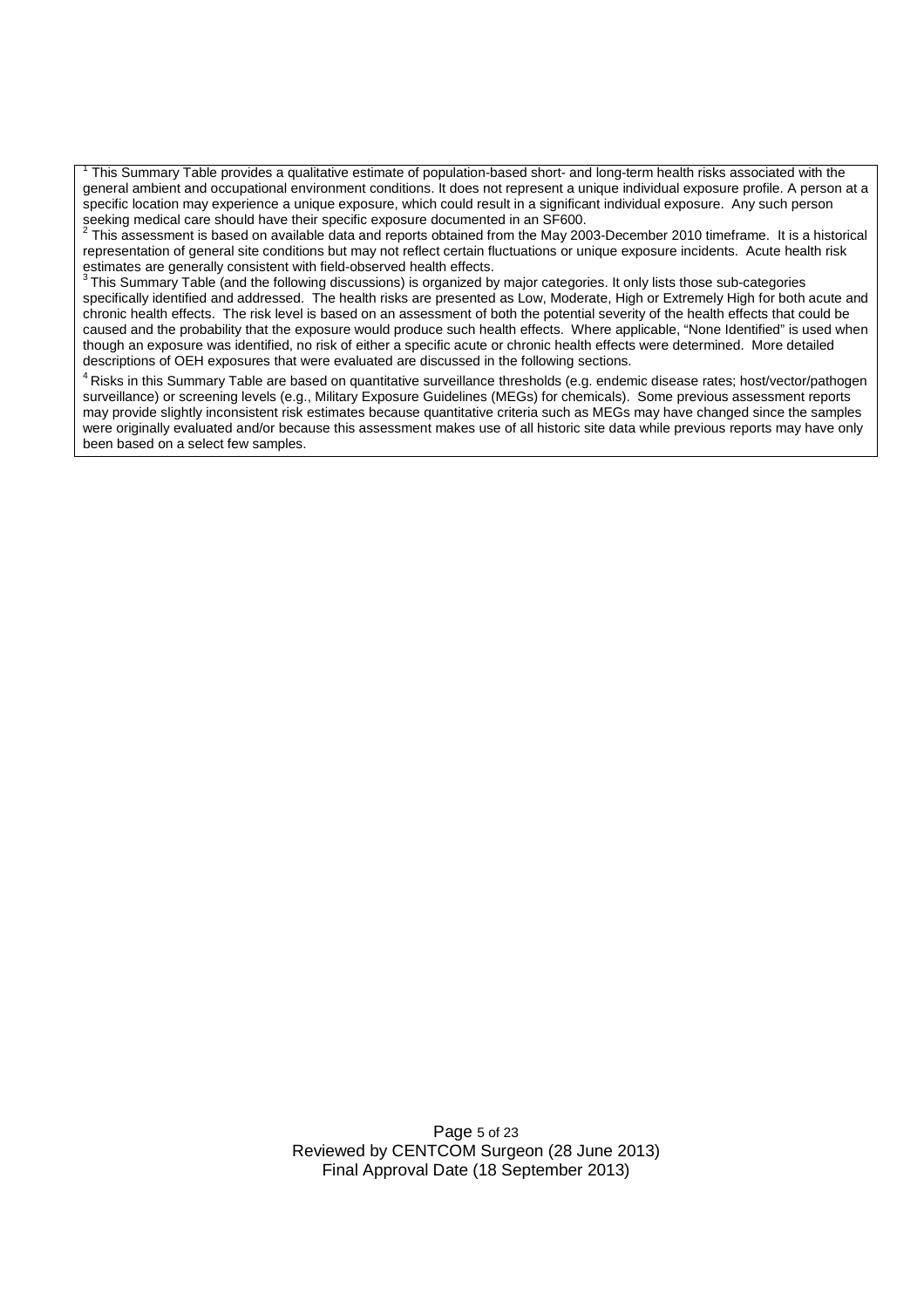# **1 Discussion of Health Risks at COB Speicher by Source**

The major source categories of potential health risk evaluated at COB Speicher are described below. The evaluation process includes identifying what, if any, specific subcategories/health concerns are present. This initial step results in "screening out" certain sub-categories that pose no identifiable health risk (for example if all data are below screening levels). While this discusses sub-categories that have been determined to present no identifiable health risk, the Summary Table only contains those sub-categories that were determined to pose some level of potential health risk.

For Operation Iraqi Freedom/New Dawn, COB Speicher was a contingency operating base and airfield controlled by U.S. Forces. COB Speicher was called Al Sahra Airfield until its capture from the Iraqi Army during the 2003 invasion of Iraq. COB Speicher was located near Tikrit in northern Iraq, approximately 170 kilometers north of Baghdad and 11 kilometers west of the Tigris River. Two main runways serve the airfield at COB Speicher. Agricultural land surrounds COB Speicher on three sides and residential areas are located outside of the base on the northeastern side of the COB. This POEMS also addresses Camp Sycamore due to its collocation with COB Speicher.

## **2 Air**

## 2.1 Site-Specific Sources Identified

Personnel deployed to COB Speicher (and the associated camps) are exposed to various airborne contaminants. Windblown dust and sand contribute to particulate matter (PM) exposures at COB Speicher (and the associated camps). There are no major industrial facilities/activities within one kilometer of the COB. A sub-surface petroleum, oil, and lubricants pipeline is located near the western perimeter boundary. The major contributors to air contamination are the operation of an airfield and typical military operations, including vehicular traffic, generators and other local sources (including burning of waste) that contribute to the ambient environment at this location.

Deployment environmental health surveillance sampling for particulate matter less than 10 micrometers in aerodynamic diameter  $(PM_{10})$  occurred in 2003, 2004, 2005, 2006, 2007, 2008, and 2009 and the data set was limited to data collected by the U.S. only. All other years have no samples with which to characterize that particular year. Environmental surveillance for particulate matter less than 2.5 micrometers in aerodynamic diameter  $(PM_{2.5})$  occurred in 2006, 2008, 2009, and 2010 and the data set was limited to data collected by the U.S. only. All other years have no samples with which to characterize that particular year. Environmental health surveillance for organic chemical pollutants occurred in 2004, 2007, 2008, and 2009 and the data set was limited to data collected by the U.S. only. All other years have no samples with which to characterize that particular year. The summary of results follows.

## $2.2$  PM<sub>10</sub>.

## *2.2.1 Sample data/Notes:*

Exposure Guidelines (in micrograms per cubic meter,  $\mu$ g/m<sup>3</sup>): Short Term PM10: Negligible Military Exposure Guideline (MEG)=250, Marginal MEG=420, Critical MEG=600.

> Page 6 of 23 Reviewed by CENTCOM Surgeon (28 June 2013) Final Approval Date (18 September 2013)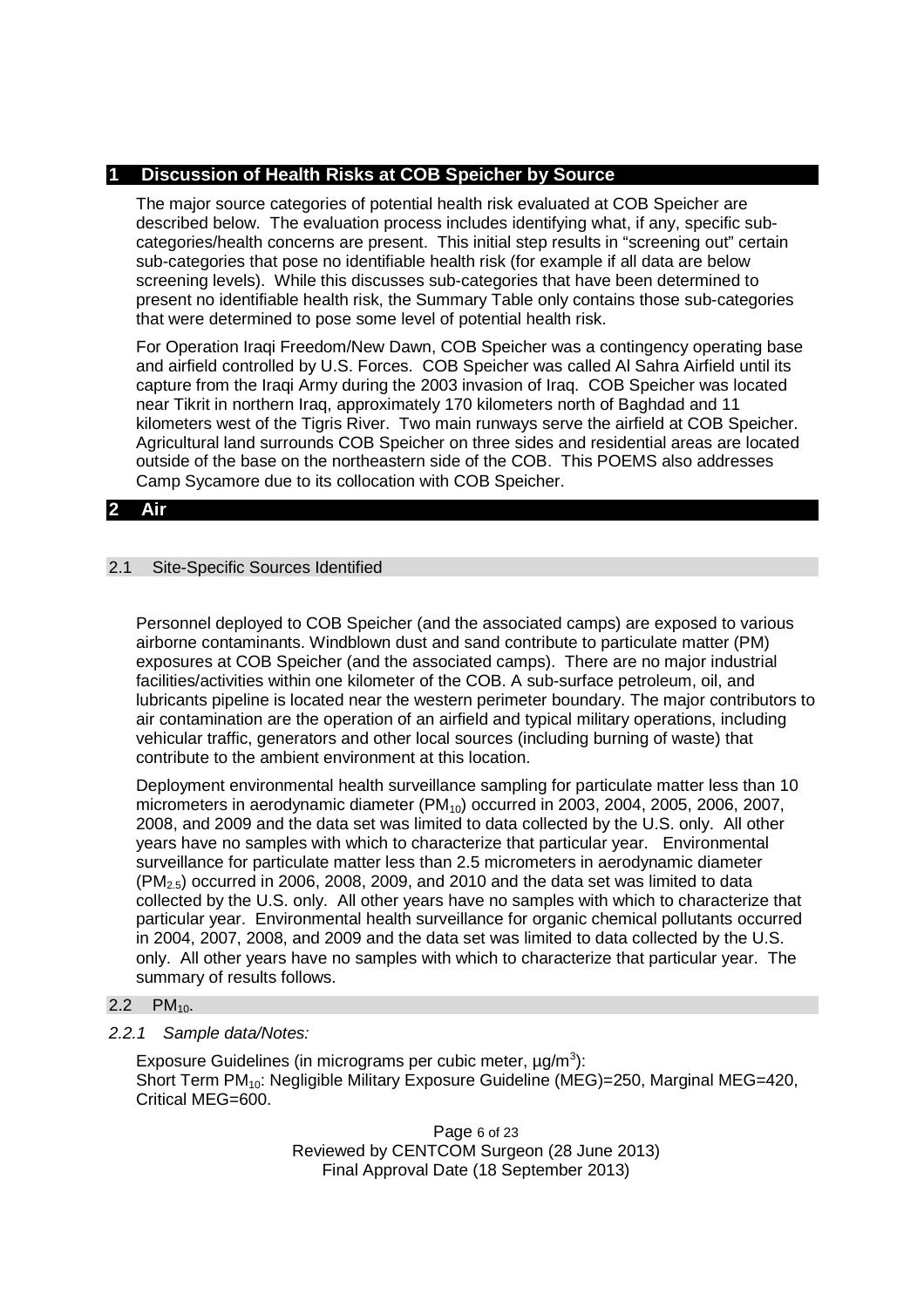Long-term  $PM_{10}$  MEG: Not Available.

The range of 24-hour  $PM_{10}$  concentrations in 181 samples that were collected from May 2003 to October 2009 was 15 to 946  $\mu$ g/m<sup>3</sup>. The average was 205  $\mu$ g/m<sup>3</sup>.

# *2.2.2 Short-term health risk:*

**Variable (Low to High).** Short-term risk is based on comparison of daily concentrations to the 24-hour MEGs. The variable risk is due to significant fluctuation in daily concentrations. Risk from peak exposures was High in 2003, 2005, 2006, and 2008. Risk from typical exposures was Low in 2003, 2005, 2006, and 2008. All other years had insufficient data available with which to determine risk. Daily  $PM_{10}$  levels exceeded no Negligible, Marginal or Critical MEG indicating concentrations were not a hazard on 72 percent of the days sampled. Daily PM<sub>10</sub> levels exceeded a Negligible, Marginal or Critical MEG resulting in Low risk on 17 percent of the days sampled, Moderate risk on 5 percent of the days sampled, and High risk on 6 percent of the days sampled. Respiratory effects can increasingly impact real-time health and mission capabilities as they exceed higher levels of MEGs. Acute effects to relatively healthy troops are mostly eye, nose, and throat irritation, and respiratory effects (sneezing, adaptive responses such as coughing, sinus congestion and drainage) that can be exacerbated by increased activity. These effects are consistent with those generally reported from the field. Confidence in the risk estimate is moderate.

# *2.2.3 Long-term health risk:*

**Not Evaluated-no available health guidelines**. The U.S. Environmental Protection Agency (EPA) has retracted its long-term standard National Ambient Air Quality Standard (NAAQS) for  $PM_{10}$  due to an inability to clearly link chronic health effects with chronic  $PM_{10}$ exposure levels.

## 2.3  $PM_{2.5}$

*2.3.1 Sample data/Notes:*

Exposure Guidelines:

Short-term (24-hour) PM<sub>2.5</sub> MEGs (µg/m<sup>3</sup>): Negligible MEG=65, Marginal MEG=250, Critical MEG=500.

Long-term  $PM_{2.5}$  MEGs: Negligible MEG=15, Marginal MEG=65.

The range of 24-hour  $PM_{2.5}$  concentrations in 80 samples that were collected from March 2006 to August 2010 was 13 to 284  $\mu$ g/m<sup>3</sup>. The average was 73  $\mu$ g/m<sup>3</sup>.

## *2.3.2 Short-term health risk:*

**Low.** Short-term risk is based on comparison of daily concentrations to 24-hour MEGs.

For all of the days sampled (100%),  $PM<sub>2.5</sub>$  concentrations were below the short-term Marginal MEG indicating Low risk in 2006, 2008, 2009, and 2010. All other years had no  $PM_{2.5}$  data available. Daily PM<sub>2.5</sub> levels exceeded no Negligible, Marginal or Critical MEG indicating concentrations were not a hazard on 56 percent of the days sampled. Daily  $PM_{2.5}$ levels exceeded a Negligible MEG resulting in Low risk on 43 percent of the days sampled, Moderate risk on 1 percent of the days sampled, and High risk on none of the days sampled. During the highest levels of  $PM_{2.5}$ , a few personnel may have experienced notable eye, nose, or throat irritation; most personnel would have experienced only mild effects.

> Page 7 of 23 Reviewed by CENTCOM Surgeon (28 June 2013) Final Approval Date (18 September 2013)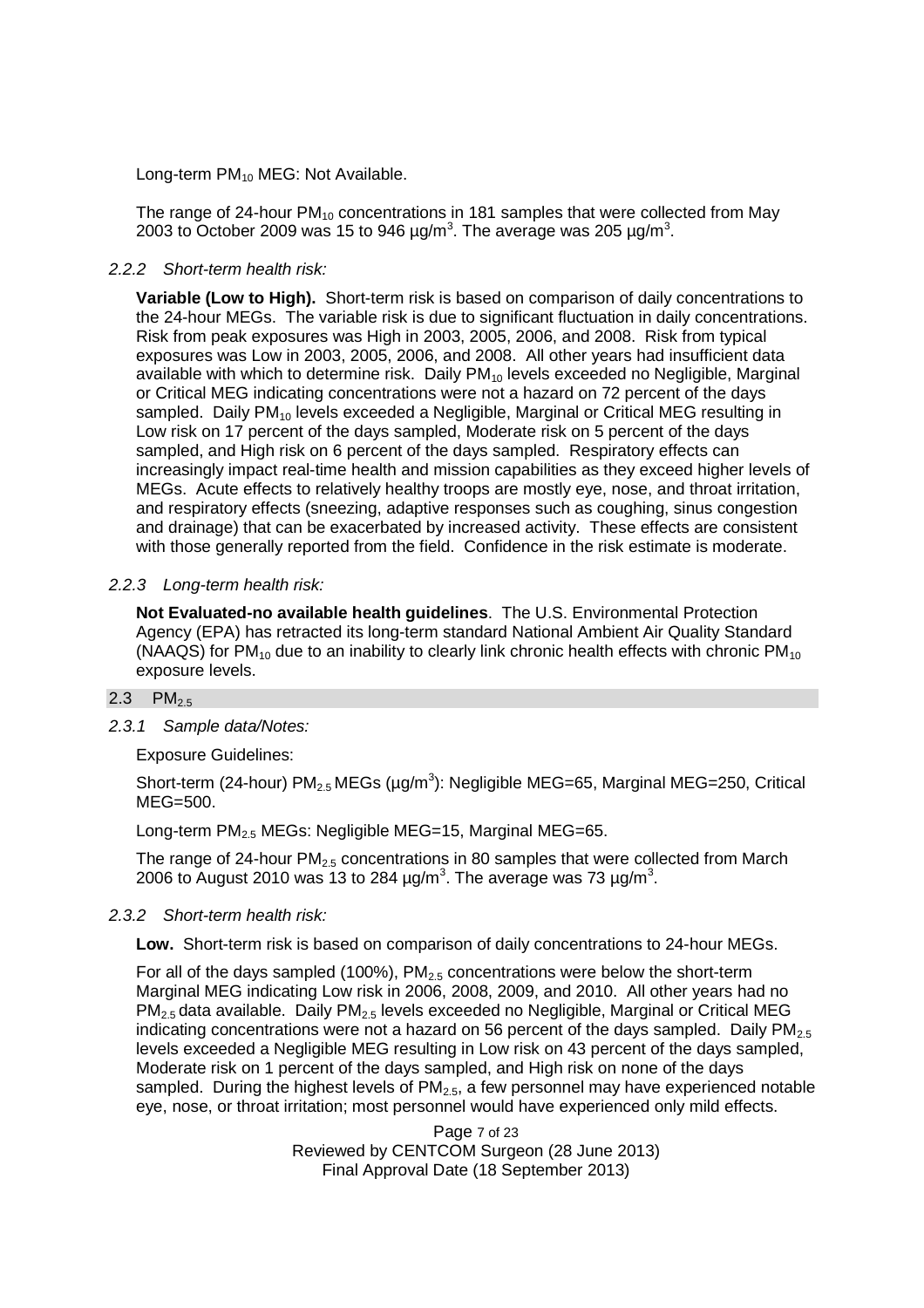Pre-existing health conditions (e.g., asthma or cardiovascular diseases) may have been exacerbated. Confidence in the risk estimate is low due to limited field data.

#### *2.3.3 Long-term health risk:*

**Variable (Low to Moderate).** Long-term risk is based on comparison of the average sample concentration to the long-term MEGs. Unlike  $PM_{10}$ , chronic  $PM_{2.5}$  exposures are potentially associated with some long-term health consequences. The average PM**2.5** concentration was 64 µg/m<sup>3</sup> for samples collected in 2006, average PM<sub>2.5</sub> concentration was 79  $\mu$ g/m<sup>3</sup> for samples collected in 2008, 59  $\mu$ g/m<sup>3</sup> for samples collected in 2009, and 87  $\mu$ g/m<sup>3</sup> for samples collected in 2010. These are above the negligible long-term MEG of 15  $\mu$ g/m<sup>3</sup> or the marginal long-term MEG of 65  $\mu$ g/m<sup>3</sup>. Risk was Moderate in 2008 and 2010 and Low in 2006 and 2009. All other years had no  $PM<sub>2.5</sub>$  data available. With repeated exposures above this level, the risk that a small percentage of susceptible personnel may develop chronic conditions (such as, reduced lung function or exacerbated chronic bronchitis, chronic obstructive pulmonary disease, asthma, atherosclerosis, or other cardiopulmonary diseases) increases. Those with a history of asthma or cardiopulmonary disease have a higher risk for developing these chronic conditions. Confidence in risk estimate is low due to limitations in field data and health effects data.

#### 2.4 Metals

#### *2.4.1 Sample data/Notes:*

The degree of risk is estimated based on comparison of metals results from  $PM_{10}$  air samples to specified MEGs. One hundred ninety samples were collected in May 2003 through October 2009. During the pre-screen, seven analyzed metals (aluminum, barium, cadmium, chromium (total), cobalt, manganese, and vanadium) in the samples were found at concentrations above a long-term MEG and were evaluated further for acute and chronic hazards. None of the other metals analyzed had concentrations above short term or long term MEGs.

The maximum concentration of aluminum was above its 1-year negligible MEG but below 14 day negligible MEG (342  $\mu$ g/m<sup>3</sup>). When compared to its long term MEG, the average concentration for aluminum in 2006 (9.3  $\mu$ g/m<sup>3</sup>) was above the respective 1 year negligible MEG. The average concentrations for aluminum for all other years sampled were below the respective 1 year negligible MEG. In 2004, 2007, and 2010 an insufficient number of samples was available to characterize risk.

The maximum concentration of barium was above its 1-year negligible MEG but below 14 day negligible MEG (171  $\mu$ g/m<sup>3</sup>). When compared to its long term MEG, the average concentration for barium was below the respective 1 year negligible MEG for all years sampled. In 2004, 2007, and 2010 an insufficient number of samples was available to characterize risk.

The maximum concentrations of cadmium in 2005 and 2008 were above its 1-year negligible MEG and its 14 day negligible MEG (0.021  $\mu$ g/m<sup>3</sup>). When compared to its long term MEG, the average concentration for cadmium in 2006 and 2008 (0.01 and 0.011  $\mu$ g/m<sup>3</sup>) was above the respective 1 year negligible MEG. The average concentrations for cadmium for all other years sampled were below the respective 1 year negligible MEG. In 2004, 2007, and 2010 an insufficient number of samples was available to characterize risk.

The maximum concentration of total chromium in 2005 was above its 1-year negligible MEG and its 14 day negligible MEG (3.42  $\mu$ g/m<sup>3</sup>). When compared to its long term MEG,

> Page 8 of 23 Reviewed by CENTCOM Surgeon (28 June 2013) Final Approval Date (18 September 2013)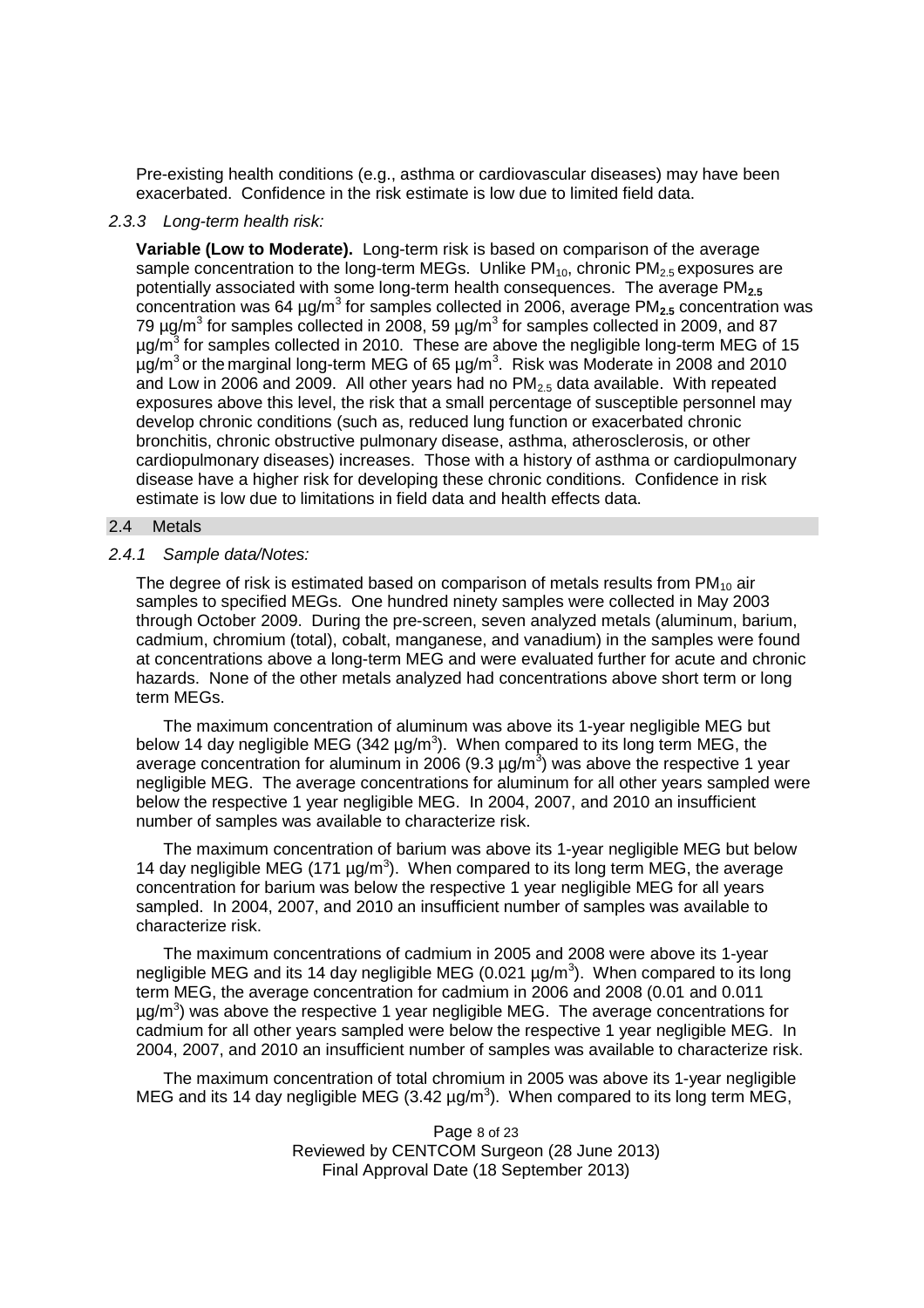the average concentration for chromium was below the respective 1 year negligible MEG for all years sampled. . In 2004, 2007, and 2010 an insufficient number of samples was available to characterize risk.

The maximum concentration of cobalt was above its 1-year negligible MEG but below 14 day negligible MEG (4.9  $\mu$ g/m<sup>3</sup>). When compared to its long term MEG, the average concentration for cobalt in 2006 (0.000749  $\mu$ g/m<sup>3</sup>) was above the respective 1 year negligible MEG. The average concentrations for cobalt for all other years sampled were below the respective 1 year negligible MEG. In 2004, 2007 and 2010 an insufficient number of samples were available to characterize risk.

The maximum concentration of manganese was above its 1-year negligible MEG but below 14 day negligible MEG (3000  $\mu$ g/m<sup>3</sup>). When compared to its long term MEG, the average concentration for manganese was below the respective 1 year negligible MEG for all years sampled. In 2004, 2007, and 2010 an insufficient number of samples was available to characterize risk.

The maximum concentration of vanadium was above its 1-year negligible MEG but below its 14 day negligible MEG (75  $\mu$ g/m<sup>3</sup>). When compared to its long term MEG, the average concentration for vanadium in 2006 (0.41  $\mu$ g/m<sup>3</sup>) was above the respective 1 year negligible MEG. The average concentrations for cadmium for all other years sampled were below the respective 1 year negligible MEG or an insufficient number of samples was available to characterize risk. In 2004, 2007, and 2010 an insufficient number of samples was available to characterize risk.

#### *2.4.2 Short-term health risk:*

**Low.** All metals except for cadmium (in 2005 and 2008) and chromium (in 2005) were below their corresponding short-term MEG values. For cadmium, risk from peak exposures was Low in 2005 and 2008. Risk from typical exposures was Low in both 2005 and 2008. Cadmium was not a hazard in 2003, 2004, and 2009. All other years had insufficient data available with which to determine risk. For chromium, risk from peak and typical exposures was Low in 2005. Chromium was not a hazard in 2003, 2004, 2008, and 2009. All other years had insufficient data available with which to determine risk. Confidence in the risk estimate is medium.

## *2.4.3 Long-term health risk:*

**Low.** All metals except for aluminum (in 2006), cadmium (in 2006 and 2008), cobalt (in 2006), and vanadium (in 2006) were below their corresponding long-term MEG values. Long-term risk was Low for aluminum in 2006, cadmium in 2006 and 2008, cobalt in 2006, and vanadium in 2006. Confidence in the risk estimate is medium.

#### 2.5 Chemical Pollutants (gases and vapors)

#### *2.5.1 Sample data/Notes:*

Thirty-five ambient air volatile organic compounds pollutant samples were collected between September 2004 and May 2011. None of the analyzed organic chemical pollutants in the samples were found at concentrations above short- or long-term MEGs.

## *2.5.2 Short and long-term health risks:*

None identified based on the available sampling data. Confidence in the risk estimate is low due to limited field data.

> Page 9 of 23 Reviewed by CENTCOM Surgeon (28 June 2013) Final Approval Date (18 September 2013)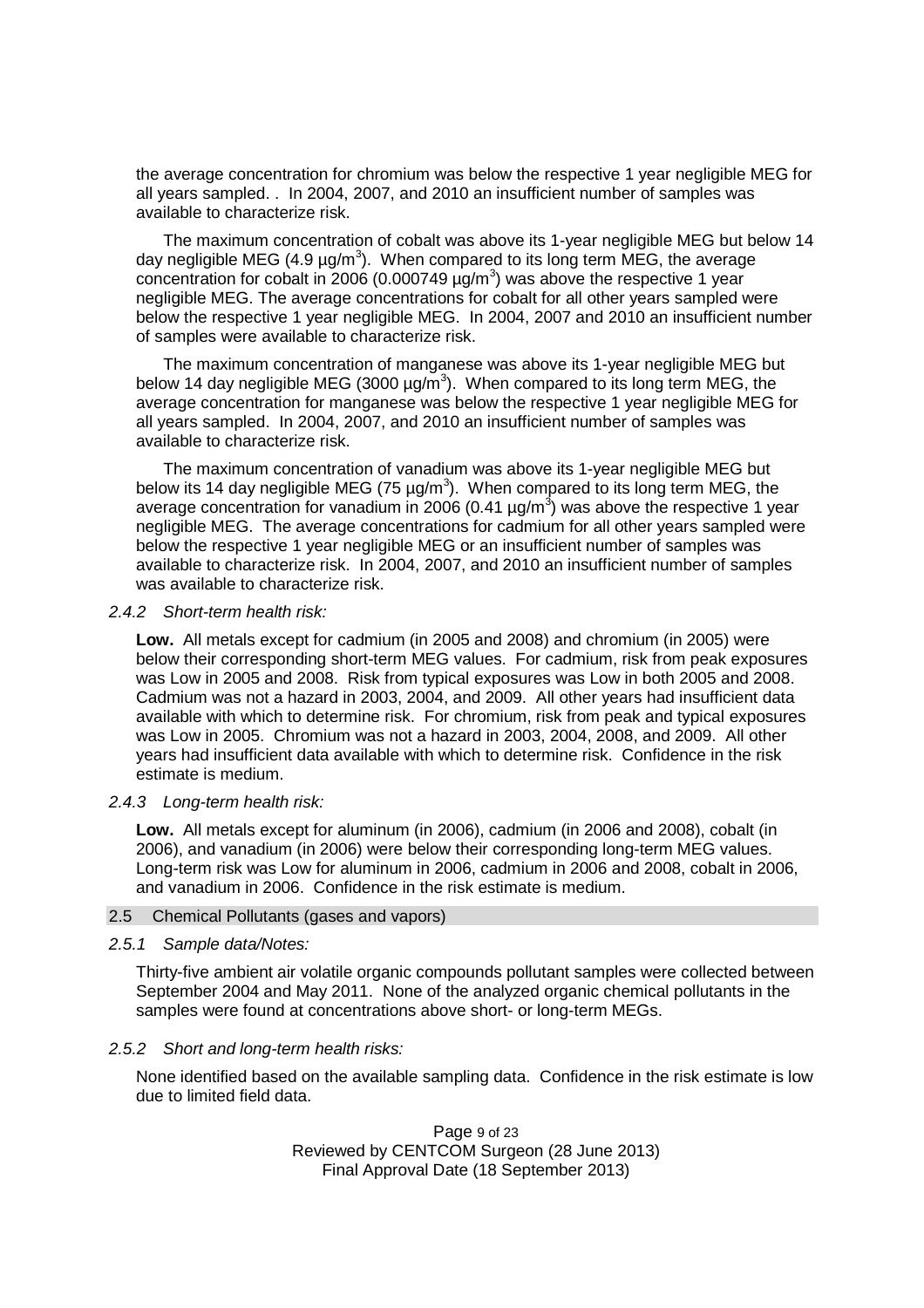# **3 Soil**

#### 3.1 Sample data/Notes:

Seventy-seven soil samples were collected at COB Speicher (and the associated locations) between May 2003 and November 2009. Analytical data for these samples were assessed for the following groups: heavy metals, volatile organic compounds (VOCs), semi-volatile organic compounds (SVOCs), polyaromatic hydrocarbons (PAHs), pesticides, herbicides and radionuclides. No contaminants were detected in the 77 samples that exceeded applicable 1-year Negligible MEGs.

## 3.2 Short-term health risks:

Currently, sampling data for soil are not evaluated to determine short-term risk.

#### 3.3 Long-term health risks:

None identified based on available sampling data. All detected contaminants were below applicable 1-year negligible MEGs**.**

## **4 Water**

In order to assess the risk to U.S. personnel from exposure to water in theater, U.S. Army Public Health Command (USAPHC) identified the most probable exposure pathways based on available information. At this time, the exposure pathways are defined as ingestion of drinking water and the use of water for non-drinking purposes (such as personal hygiene, food preparation, or incidental ingestion). A conservative (protective) assumption is that all personnel ingest 5-15 liters of water per day (L/day) for up to 365 days. Non-drinking water exposures are characterized by ingestion of much less than 5-15 liters of water per day (assumed range of military ingestion rates). Analytical data for all drinking and nondrinking water samples were assessed for the following groups: metals, SVOCs, VOCs, polychlorinated biphenyls (PCBs), herbicides, and ions. Note that gross alpha and gross beta radiological results are not included in the health risks.

#### 4.1 Drinking Water.

The primary source of drinking water at COB Speicher (and the associated locations) was bottled water and Reverse Osmosis Water Purification Unit (ROWPU)-treated water supplied at COB Speicher (and the associated locations). Routine local field tests conducted by Preventive Medicine and Veterinary personnel and contractors include bacteriological and physical inspections. Drinking water samples used in this assessment include one bottled water sample received at USAPHC in 2007, one bottled water sample received in 2008, one ROWPU treated drinking water sample received in 2003, three ROWPU treated drinking water samples received in 2008, and five ROWPU treated drinking water samples received in 2009. The eleven drinking water samples were assessed to determine the short-term and long-term health risks. All other years have no samples with which to characterize that particular year. Confidence in the conclusions is low due to the limited data per year.

#### *4.1.1 Short-term health risk:*

None. After the pre-screen chloride, chromium, magnesium, and sulfate were retained as possible hazards because while no 1-year 15 L/day negligible MEGs were available for

> Page 10 of 23 Reviewed by CENTCOM Surgeon (28 June 2013) Final Approval Date (18 September 2013)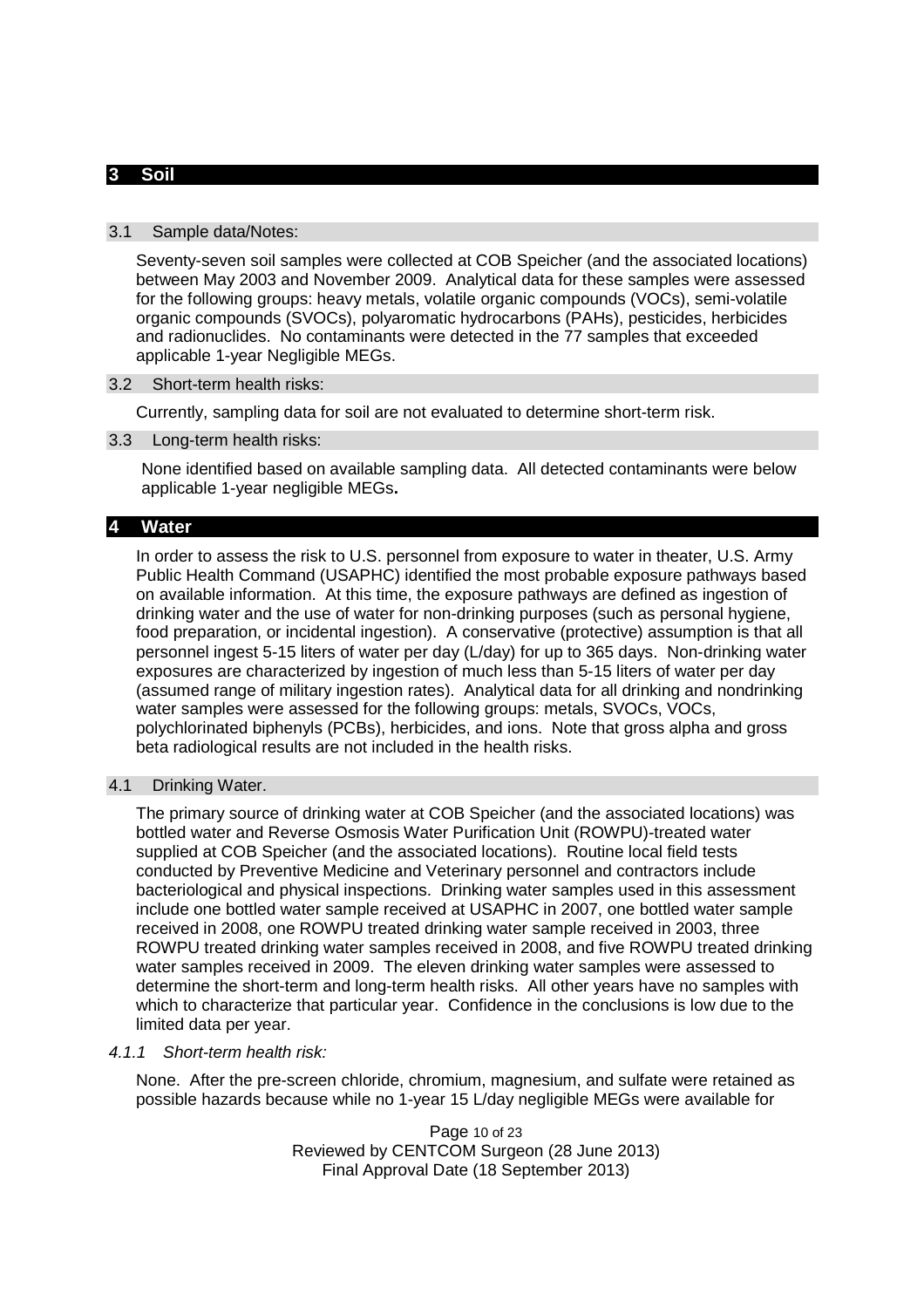these substances, water MEGs for other durations were available. Concentrations of chloride, chromium, magnesium, and sulfate did not exceed short-term MEGs and were not considered health hazards. No hazards were identified for any of the sampled years. Confidence in the risk estimate is low due to limited field data.

## *4.1.2 Long-term health risks:*

None identified based on the available sampling data. Confidence in the risk estimate is low due to limited field data.

## 4.2 Water: Used for Other Purposes (Personal Hygiene, Cooking, Showering, etc.)

This type of exposure would include water from ROWPU produced water and raw well water that is used for non-drinking applications such as water used for personal hygiene, laundry, cooking and showering. Water samples representing non-drinking water were collected in 2004 (six samples), 2005 (ten samples), 2006 (eleven samples), 2007 (fourteen samples), 2008 (fifteen samples), and 2009 (sixteen samples). The non-drinking water samples were assessed to determine the short-term and long-term health risks. As a result, confidence in the conclusions is low due to the limited data.

#### *4.2.1 Short-term health risk:*

**Low**. After the pre-screen the only potential hazard identified was sulfate in 2004-2009. At both typical and peak exposures, personnel can be expected to have been occasionally exposed to concentrations that would result in a negligible severity for sulfate. This indicates a Low risk where few, if any, personnel are expected to have noticeable health effects during the mission from sulfate. This Low risk estimate is based on a low confidence level due to limited sampling data available. No short-term hazards were identified for any other of the sampled years. Confidence in the risk estimate is low due to limited field data.

## *4.2.2 Long-term health risks:*

None identified based on the available sampling data. Confidence in the risk estimate is low due to limited field data.

# **5 Military Unique**

#### 5.1 Chemical, Biological, Radiological, Nuclear (CBRN) Weapons:

No specific hazard sources were documented in the Military Environmental Surveillance Library (MESL).

## 5.2 Depleted Uranium (DU):

No specific hazard sources were documented in the MESL.

## 5.3 Ionizing Radiation:

No specific hazard sources were documented in the MESL.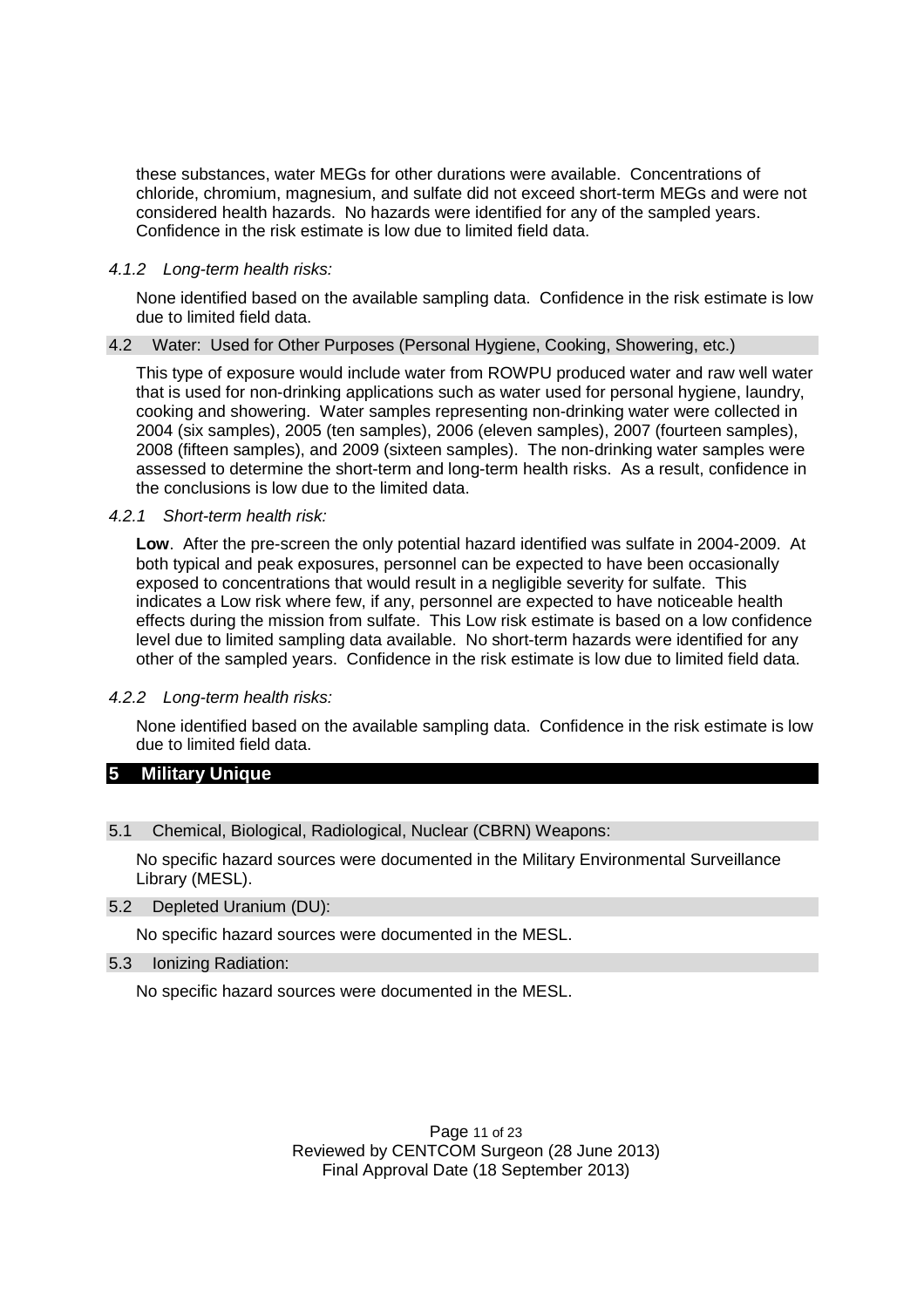## 5.4 Non-Ionizing Radiation:

No specific hazard sources at COB Speicher (and the associated locations) were documented in the MESL. However , many radio frequency radiating (RFR) sources were operated/maintained at the COB Speicher (and the associated locations), such as radars, vehicular radios, back pack radios, ground emplaced radios, avionics radios, wireless LAN, Satellite Communications Systems, Counter Remote Control Improvised Explosive Device Electronic Warfare Systems, and Cellular and Mobile Phones. Typically, RFR system operators and maintenance personnel are the only individuals potentially at risk from exposure to RFR that exceeds the standards. This risk is minimal if safety procedures documented in the system technical manuals are observed. The safety controls for these sources are typically addressed in the technical manuals specific to the particular system. Operator and maintenance personnel should be aware of safety precautions associated with their RFR sources. Observance of the safety precautions will preclude personnel from exposure to RFR that exceeds the Department of the Army and Department of Defense standards.

# **6 Endemic Disease<sup>1</sup>**

This document lists the endemic disease reported in the region, its specific risks and severity and general health information about the disease. The general information on how meningococcal meningitis is transmitted from person to person came from the World Health Organization's (WHO) Fact Sheet No. 141 on Meningococcal Meningitis.

#### 6.1 Foodborne and Waterborne Diseases

Food borne and waterborne diseases in the area are transmitted through the consumption of local food and water. Local unapproved food and water sources (including ice) can be heavily contaminated with pathogenic bacteria, parasites, and viruses to which most U.S. Service Members have little or no natural immunity. Disease surveillance has improved since OIF, but it remains rudimentary. Before OIF, only a small fraction of diseases were identified or reported. Diarrheal diseases can be expected to temporarily incapacitate a very high percentage of personnel within days if local food, water, or ice is consumed. Hepatitis A and typhoid fever can cause prolonged illness in a smaller percentage of unvaccinated personnel. In addition, although not specifically assessed in this document, significant outbreaks of viral gastroenteritis (e.g., norovirus) and food poisoning (e.g., *Bacillus cereus*, *Clostridium perfringens*, *Staphylococcus*) may occur.

#### *6.1.1 Diarrheal diseases (bacteriological)*

**High, unmitigated; Low, mitigated**: Unmitigated health risk to U.S. personnel was high year round. Mitigation strategies in place include consumption of approved food, water, and ice; handwashing; and applied food/water safety mechanisms. Diarrheal diseases (bacteriological) could be expected to temporarily incapacitate a very high percentage of

 $^1$  NOTE: "Risk" level refers to both severity of disease (without controls, for example vaccinations) and probability of disease based on local rates/endemic status. Diseases described are those presenting greater risk when compared with U.S. conditions. Most identified disease risks can and are mitigated with military preventive medicine measures/policies.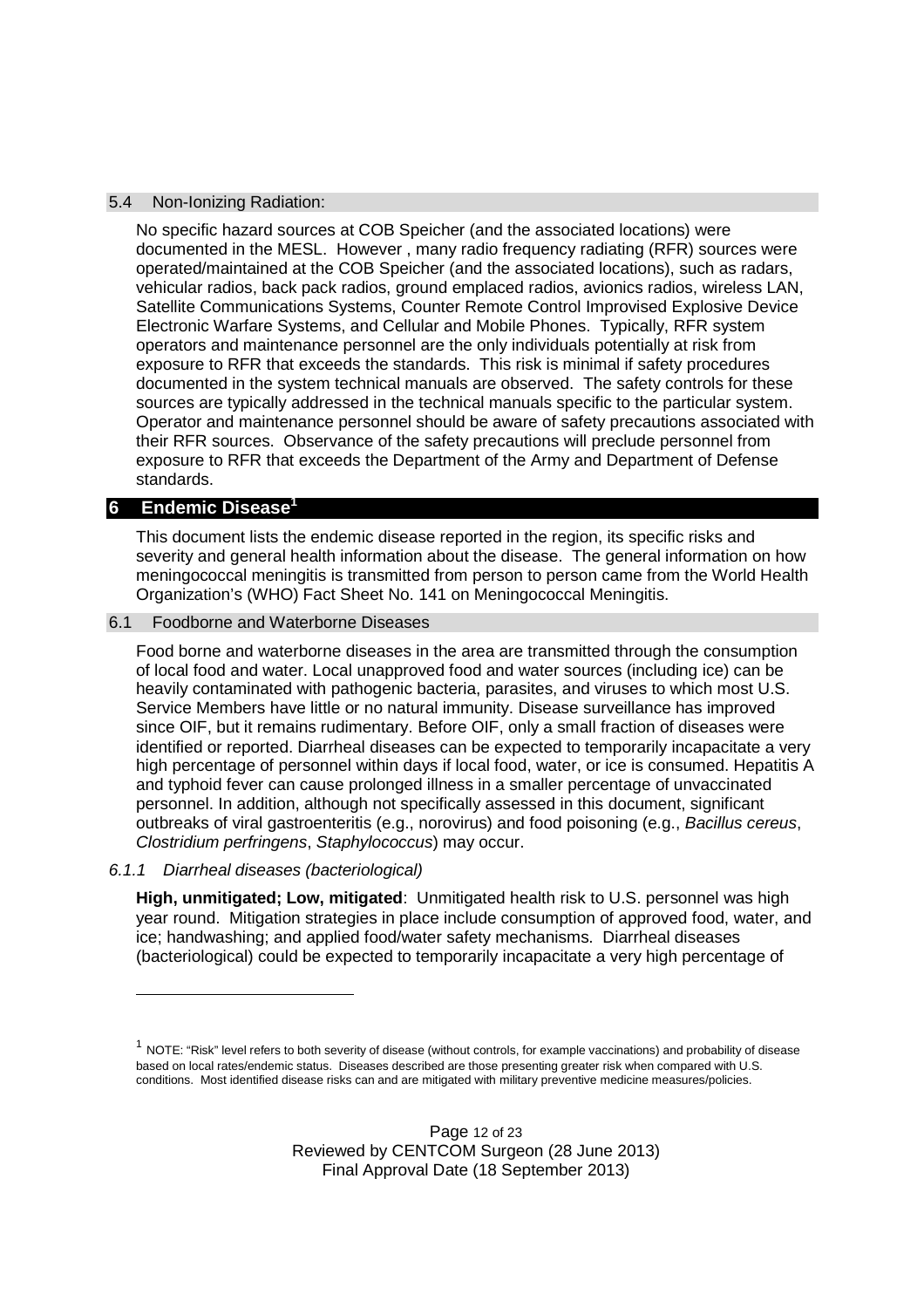personnel (potentially over 50 percent per month) within days if local food, water, or ice was consumed. Field conditions (including lack of hand washing and primitive sanitation) may facilitate person-to-person spread and epidemics. Typically, these result in mild disease treated in outpatient setting; recovery and return to duty in less than 72 hours with appropriate therapy. A small proportion of infections may require greater than 72 hours limited duty, or hospitalization.

# *6.1.2 Hepatitis A, typhoid fever, and diarrhea-protozoal*

**High, unmitigated; Low, mitigated**: Unmitigated health risk to U.S. personnel was high year round. Mitigation strategies in place include consumption of approved food, water, and ice; handwashing; and applied food/water safety mechanisms. Diarrheal diseases (bacteriological) could be expected to temporarily incapacitate a very high percentage of personnel (potentially over 50 percent per month) within days if local food, water, or ice was consumed. Field conditions (including lack of hand washing and primitive sanitation) may facilitate person-to-person spread and epidemics. Typically, these result in mild disease treated in outpatient setting; recovery and return to duty in less than 72 hours with appropriate therapy. A small proportion of infections may require greater than 72 hours limited duty, or hospitalization.

# *6.1.3 Short-term and Long-term Health Risks:*

**Short-term health risks:** The overall short-term unmitigated health risk associated with other foodborne and waterborne diseases at COB Speicher and vicinity was considered high (for bacterial diarrhea, hepatitis A, typhoid fever), moderate (for diarrhea-protozoal, diarrhea-cholera, brucellosis), and low (Hepatitis E) if local food or water was consumed. Preventive Medicine measures such as vaccinations, consumption of approved food, water, and ice; and handwashing reduced the health risk to low to none. Confidence in the risk estimate was medium.

**Long-term health risks:** None identified based on available data. The confidence in the risk estimate is medium.

## 6.2 Arthropod Vector-Borne Diseases

During the warmer months (typically from April through November), the climate and ecological habitat support populations of arthropod vectors, including mosquitoes, ticks, and sandflies. Significant disease transmission is sustained countrywide, including urban areas. In addition, other vector-borne diseases are transmitted at low or unknown levels and may constitute a significant risk.

Through 2006, approximately 15-20 Center of Disease Control and Prevention mini-light traps were collected and observed several times per week during the trapping season of March-September. The traps were analyzed for the following species: *Aedes, Culex, Anopheles, Coquillettida*, and *Culiseta*. Records indicated that these species have not been identified as positive vectors for disease at Speicher.

*6.2.1 Malaria*

**None**: Indigenous transmission of malaria in Iraq was eliminated as of 2008 reducing risk among personnel exposed to mosquito bites to None.

*6.2.2 Leishmaniasis*

**Moderate, unmitigated; Low, mitigated**: Unmitigated health risk to U.S. personnel was moderate with seasonal transmission (April-November). Leishmaniasis-visceral is

> Page 13 of 23 Reviewed by CENTCOM Surgeon (28 June 2013) Final Approval Date (18 September 2013)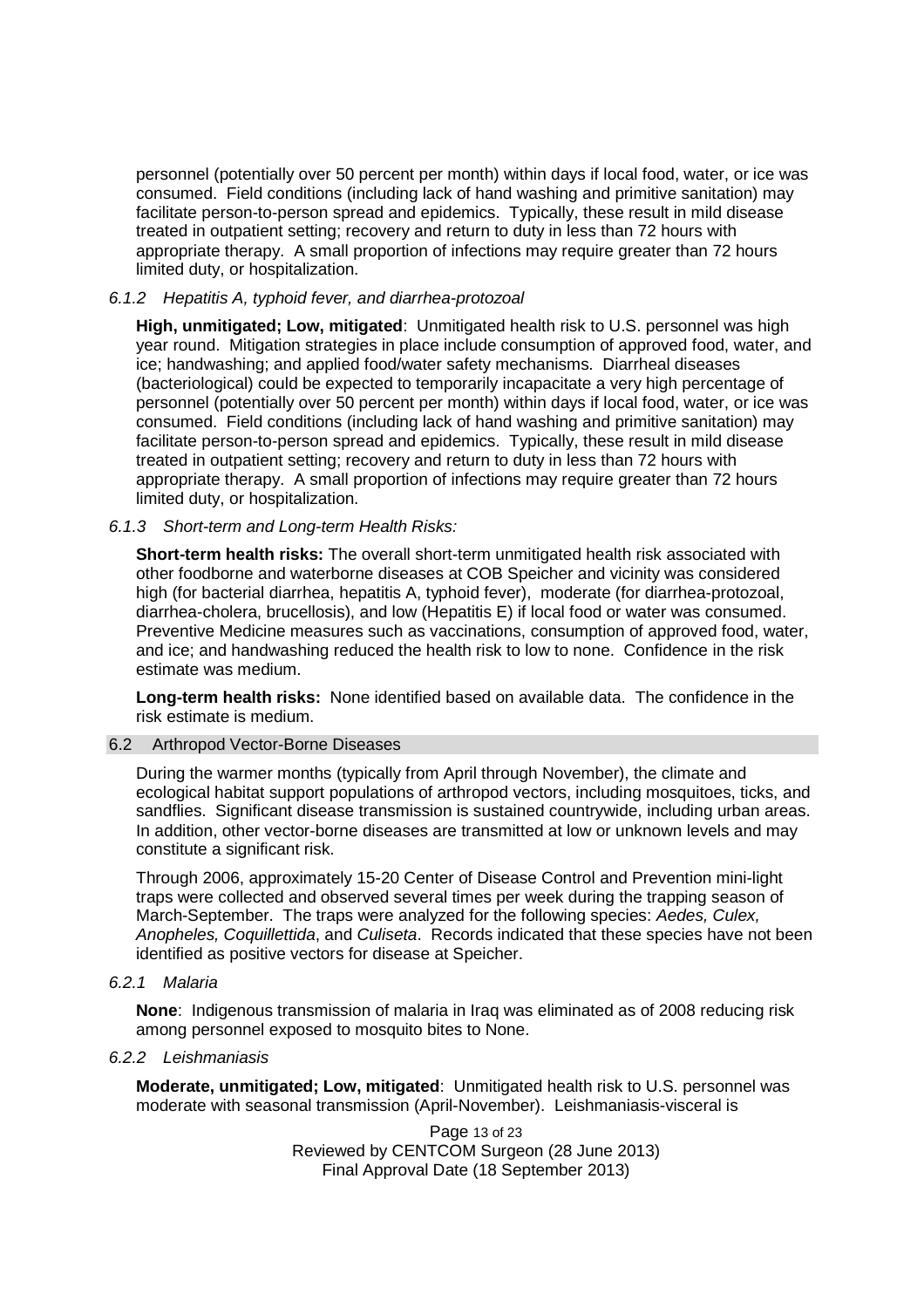transmitted by sandflies. Rare cases are possible among personnel exposed to sandfly bites in areas with infected humans, dogs, or other reservoir animals. Asymptomatic chronic infections may occur and may become symptomatic years later. When symptomatic, visceral leishmaniasis causes a severe febrile illness, which typically requires hospitalization with convalescence over 7 days. Mitigation strategies in place include IPM practices, permethrin treated uniforms, pesticides, reduction of pest/breeding habitats, and engineering controls.

# *6.2.3 Crimean-Congo hemorrhagic fever*

*Moderate, unmitigated; Low, mitigated:* Unmitigated health risk to U.S. personnel was moderate year round. Crimean-Congo hemorrhagic fever (CCHF) infections can occur as sporadic cases or clusters of cases, and are associated with tick bites or occupational contact with blood or secretions from infected animals. Outbreaks of CCHF occur infrequently. It is a very severe illness typically requiring intensive care with fatality rates from 5% to 50%. Mitigation strategies in place include IPM practices, permethrin treated uniforms, pesticides, reduction of pest/breeding habitats, and engineering controls.

## *6.2.4 Sandfly fever*

**Moderate, unmitigated; Low, mitigated**: Unmitigated health risk to U.S. personnel was moderate with seasonal transmission (May-June and September-October). The disease is transmitted by sandflies, which typically bite at night and breed in dark places rich in organic matter, particularly in rodent or other animal burrows. Rare cases are possible. Abandoned dwellings, sometimes used by troops as temporary quarters, also can harbor significant numbers of sandflies. Although data are insufficient to assess potential disease rates, 1 to 10 percent of personnel could be affected per month under worst-case conditions with no mitigation measures in place. In small groups exposed to heavily infected sandfly populations in focal areas, attack rates can be very high (over 50 percent). Incidents can result in debilitating febrile illness typically requiring 1 to 7 days of supportive care followed by return to duty. Mitigation measures in place include IPM practices and permethrin treated uniforms. Mitigation strategies include proper wear of treated uniforms, application of repellent to exposed skin, and use of bed nets (when applicable). Additional measures used include the use of pesticides, reduction of pest/breeding habitats, and engineering controls.

> Page 14 of 23 Reviewed by CENTCOM Surgeon (28 June 2013) Final Approval Date (18 September 2013)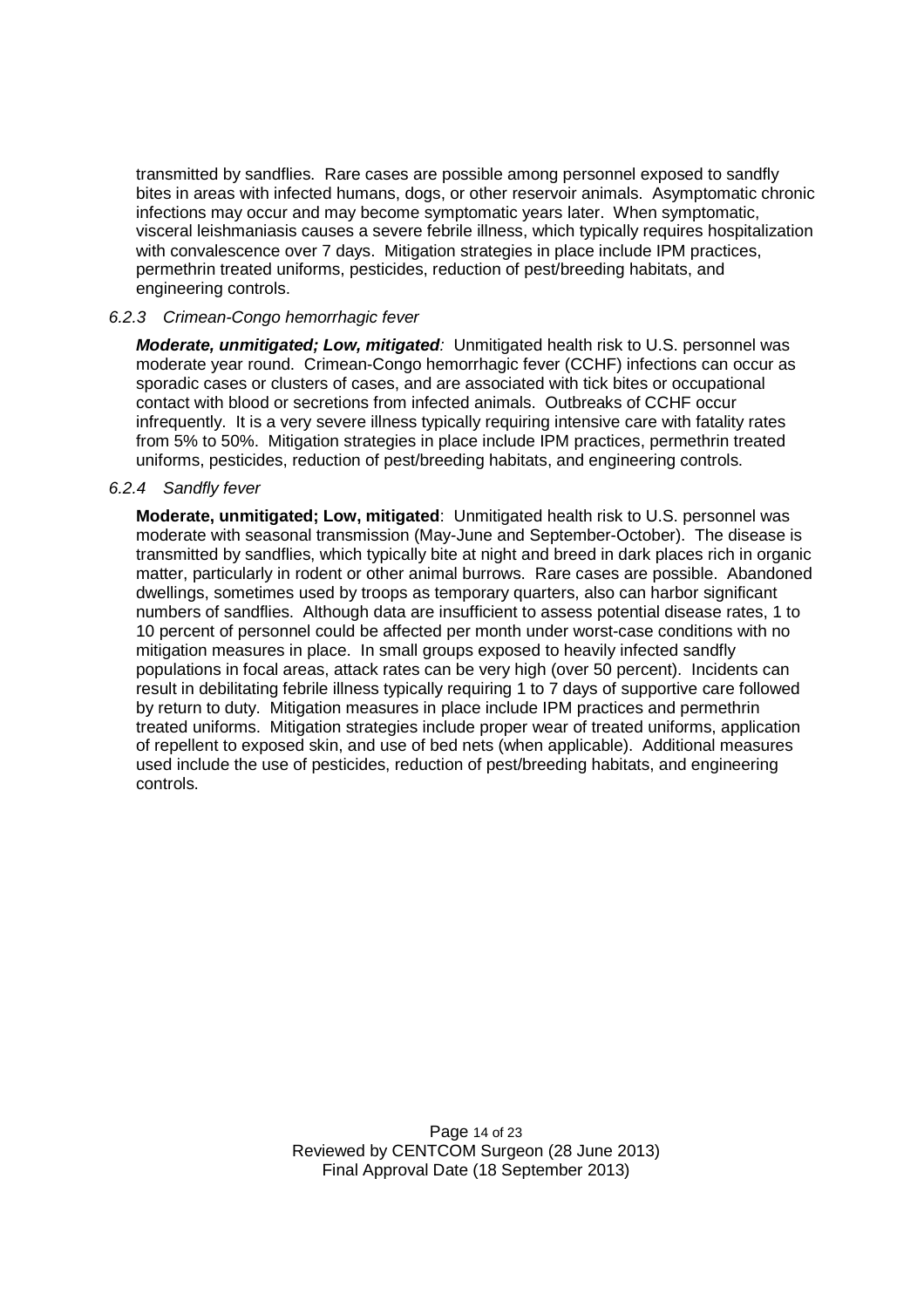## *6.2.5 Rickettsioses, tickborne*

*Low:* Unmitigated health risk to U.S. personnel was low with seasonal transmission (April-November). Rare cases (less than 0.1% per month) of rickettsioses disease are possible among personnel exposed to tick bites. Rickettsioses are transmitted by multiple species of hard ticks, including Rhipicephalus spp., which are associated with dogs. Other species of ticks, including Ixodes are also capable of transmitting rickettsial pathogens in this group. In addition to dogs, various rodents and other animals also may serve as reservoirs. Ticks are most prevalent from April through November. Incidents can result in debilitating febrile illness, which may require 1 to 7 days of supportive care followed by return to duty. Mitigation measures in place include IPM practices and permethrin treated uniforms. Mitigation strategies include proper wear of treated uniforms, application of repellent to exposed skin, and use of bed nets (when applicable). Additional measures used include the use of pesticides, reduction of pest/breeding habitats, and engineering controls.

# *6.2.6 Typhus-fleaborne*

**Low:** Unmitigated health risk to U.S. personnel was low year round. Typhus-murine is assessed as present, but at unknown levels. Rare cases are possible among personnel exposed to rodents (particularly rats) and flea bites. Incidents may result in debilitating febrile illness typically requiring 1 to 7 days of supportive care followed by return to duty. Mitigation measures in place include IPM practices and permethrin treated uniforms. Mitigation strategies include proper wear of treated uniforms, application of repellent to exposed skin, and use of bed nets (when applicable). Additional measures used include the use of pesticides, reduction of pest/breeding habitats, and engineering controls.

## *6.2.7 West Nile fever*

**Low**: Unmitigated health risk to U.S. personnel was low with seasonal transmission (April-November). West Nile fever was present and maintained by the bird population and mosquitoes that help to transfer the diseases from birds to humans. The majority of infections in young, healthy adults are asymptomatic although it can result in fever, headache, tiredness, and body aches, occasionally with a skin rash (on the trunk of the body) and swollen lymph glands. West Nile fever is a febrile illness typically requiring 1-7 days of inpatient care followed by return to duty; convalescence may be prolonged. Mitigation strategies in place include IPM practices, permethrin treated uniforms, pesticides, reduction of pest/breeding habitats, and engineering controls.

# *6.2.8 Sindbis*

**Low**: Unmitigated health risk to U.S. personnel was low with seasonal transmission (April-November). Sindbis and sindbis-like viruses are maintained in a bird-mosquito cycle in rural areas and occasionally caused limited outbreaks among humans. The viruses are transmitted by a variety of Culex mosquito species found primarily in rural areas. A variety of bird species may serve as reservoir or amplifying hosts. Extremely rare cases (less than 0.01% per month attack rate) could have occurred seasonally (April - November). Debilitating febrile illness often accompanied by rash, typically requires 1 to 7 days of supportive care; significant arthralgias may persist for several weeks or more in some cases. Mitigation measures in place include IPM practices and permethrin treated uniforms. Mitigation strategies include proper wear of treated uniforms, application of repellent to exposed skin, and use of bed nets (when applicable). Additional measures used include the use of pesticides, reduction of pest/breeding habitats, and engineering controls.

> Page 15 of 23 Reviewed by CENTCOM Surgeon (28 June 2013) Final Approval Date (18 September 2013)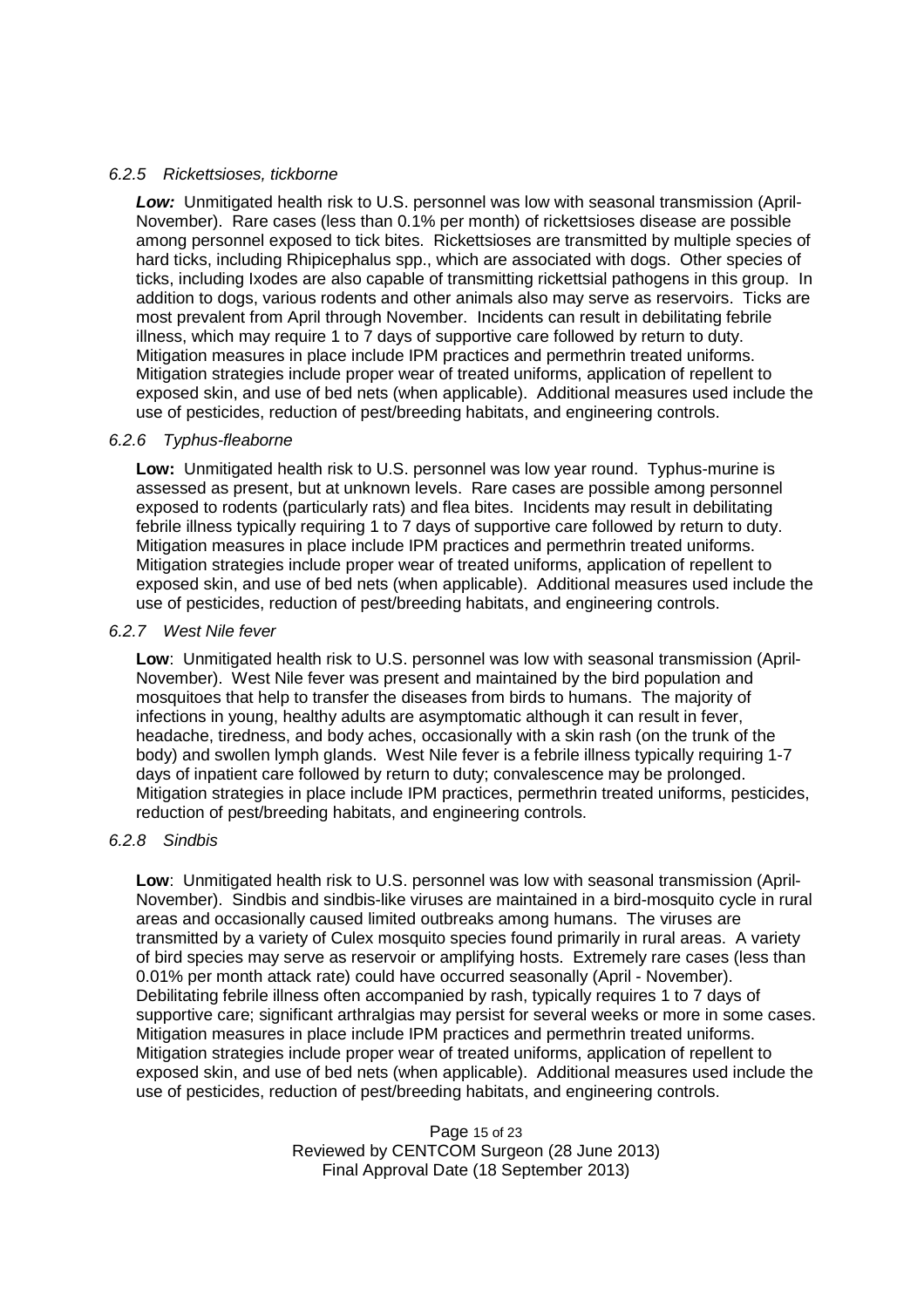## *6.2.9 Overall Risk Levels*

**Moderate to Low, unmitigated; Low to None, mitigated:** The overall short-term unmitigated health risk associated with arthropod vector-borne diseases at COB Speicher and vicinity was considered Moderate (for sandfly fever, leishmaniasis (cutaneous and visceral), and Crimean-Congo hemorrhagic fever) and Low (for rickettsioses, typhus-murine (fleaborne) West Nile fever, and sindbis). Preventive measures such as vaccinations, consumption of approved food, water, and ice; handwashing; and applied food/water safety reduced the health risk to low to none for arthropod vector-vector borne diseases. Confidence in the risk estimate was medium.

**Low:** The unmitigated risk is moderate for leishmaniasis-visceral (chronic). Risk is reduced to low by proper wear of the uniform and application of repellent to exposed skin. Confidence in the risk estimate is high.

#### 6.3 Water Contact Diseases

Tactical operations or recreational activities that involve extensive contact with surface water such as lakes, streams, rivers, or flooded fields may result in significant exposure to leptospirosis and schistosomiasis. Risk is restricted primarily to areas along rivers and lakes. These diseases can debilitate personnel for up to a week or more. Leptospirosis risk typically increases during flooding.

#### *6.3.1 Schistosomiasis*

**Moderate, unmitigated; Low, mitigated**: Unmitigated health risk to U.S. personnel was moderate with seasonal transmission (April-November). Humans are the principal reservoir for schistosomes; humans shed schistosome eggs in urine or feces. Animals such as cattle and water buffalo may also be significant reservoirs. Rare cases (less than 0.1% per month attack rate) may occur among personnel wading or swimming in lakes, streams, or irrigated fields which were frequently contaminated with human and animal waste containing schistosome eggs. In groups with prolonged exposure to heavily contaminated foci, attack rates may exceed 10%. Exceptionally heavy concentrations of schistosomes may occur in discrete foci, which were difficult to distinguish from less contaminated areas. In nonimmune personnel exposed to such foci, rates of acute schistosomiasis may be over 50%. Mild infections are generally asymptomatic. In very heavy acute infections, a febrile illness (acute schistosomiasis) may occur, especially with *Schistosoma japonicum* and *S. mansoni*, requiring hospitalization and convalescence over 7 days. Mitigation strategies in place include avoiding water contact and recreational water activities; proper wear of uniform, especially footwear, and protective coverings for cuts/abraded skin. .

#### *6.3.2 Leptospirosis*

**Moderate, unmitigated; Low, mitigated**: Unmitigated health risk to U.S. personnel was moderate with seasonal transmission (April-November). Human infections occur through exposure to water or soil contaminated by infected animals and is associated with wading, and swimming in contaminated, untreated open water. The occurrence of flooding after heavy rainfall facilitates the spread of the organism because as water saturates the environment leptospirosis present in the soil passes directly into surface waters. Leptospirosis can enter the body through cut or abraded skin, mucous membranes, and conjunctivae. Infection may also occur from ingestion of contaminated water. The acute, generalized illness associated with infection may mimic other tropical diseases (for example, dengue fever, malaria, and typhus), and common symptoms include fever, chills, myalgia,

> Page 16 of 23 Reviewed by CENTCOM Surgeon (28 June 2013) Final Approval Date (18 September 2013)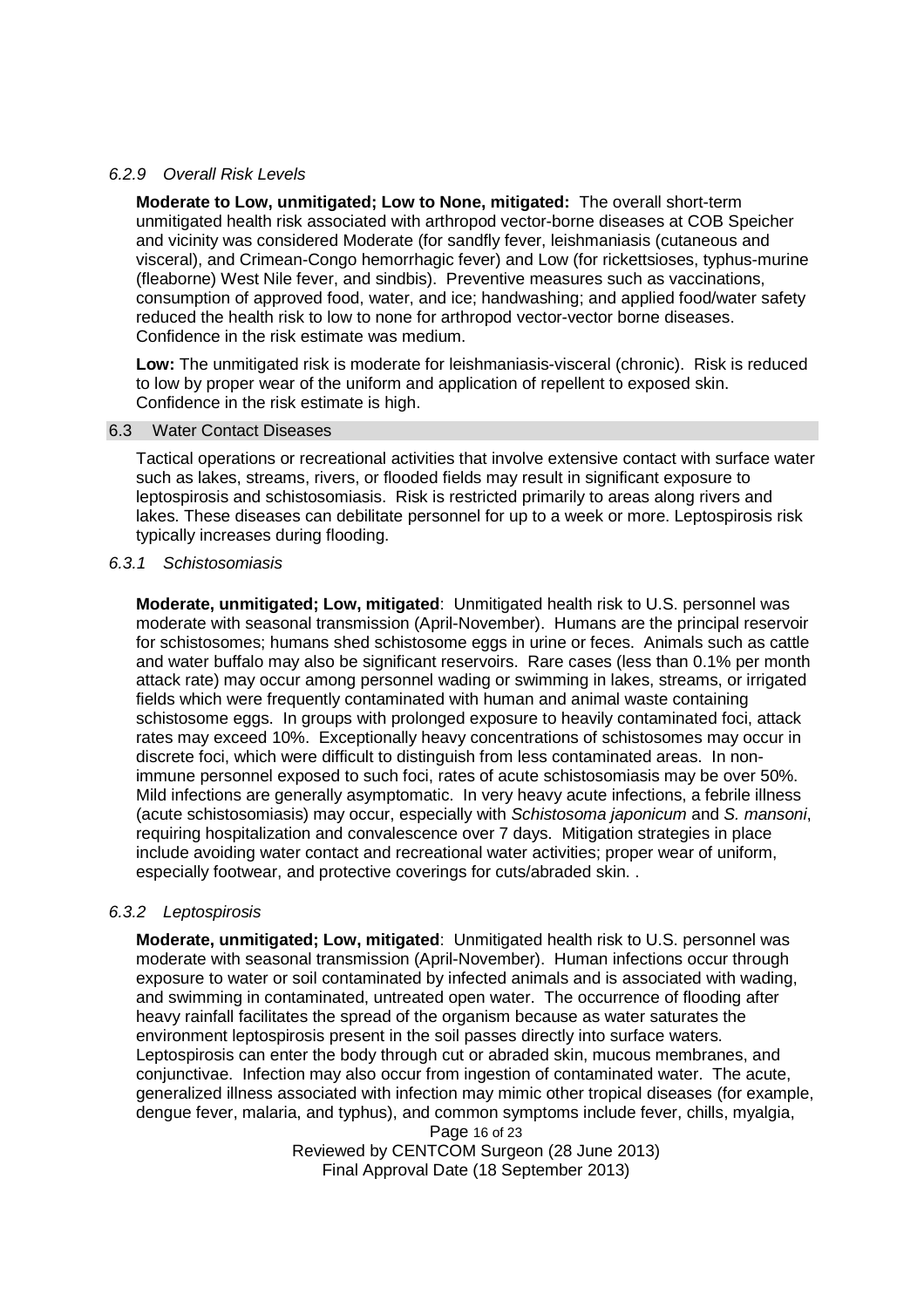nausea, diarrhea, cough, and conjunctival suffusion. Manifestations of severe disease can include jaundice, renal failure, hemorrhage, pneumonitis, and hemodynamic collapse. Recreational activities involving extensive water contact may result in personnel being temporarily debilitated with leptospirosis. Mitigation strategies in place include avoiding water contact and recreational water activities; proper wear of uniform, especially footwear, and protective coverings for cuts/abraded skin.

# *6.3.3 Overall Risk Levels*

**Short-term health risks: Moderate, unmitigated; Low to None, mitigated**: The overall short-term unmitigated health risk associated with water contact diseases at COB Speicher and vicinity was considered moderate (for leptospirosis and schistosomiasis). Preventive measures such as avoiding water contact and recreational water activities; and protective coverings for cuts/abraded skin reduced the health risk to low to none. Confidence in the risk estimate was medium.

**Long-term health risks:** None identified based on available data. The confidence in the risk estimate is medium.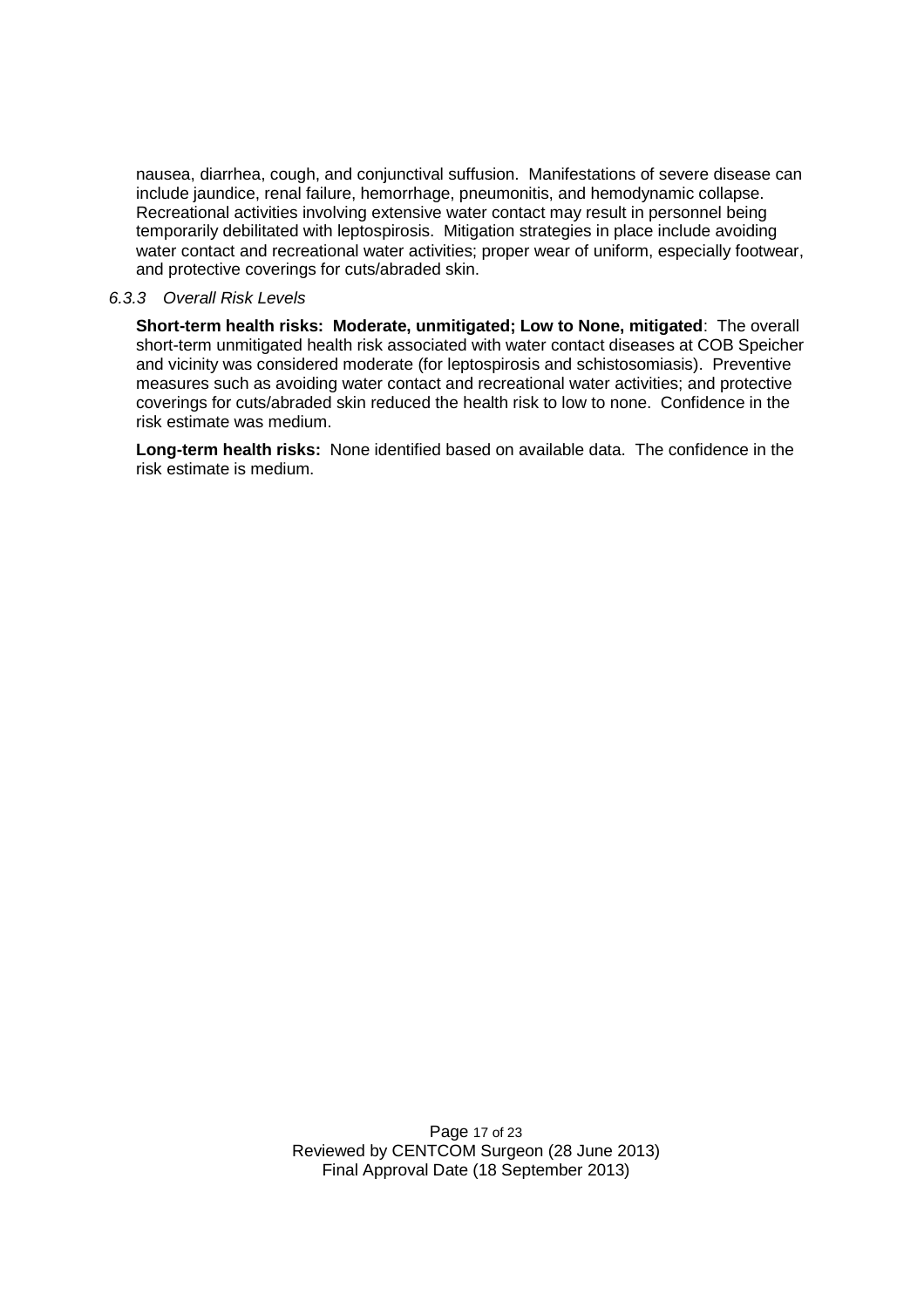## 6.4 Respiratory Diseases

## *6.4.1 Tuberculosis (TB)*

**Moderate, unmitigated; Low, mitigated**: Unmitigated health risk to U.S. personnel was moderate year round. Tuberculosis (TB) is usually transmitted through close and prolonged exposure to an active case of pulmonary or laryngeal TB, but can also occur with incidental contact. The risk of TB in U.S. Forces varies with individual exposure. TB was evaluated as part of the Post Deployment Health Assessment (PDHA). Mitigation strategies include routine medical screenings; enforcing minimum space allocation in housing units; implementing head-to-toe sleeping in crowded housing units; implementation of proper personal protective equipment (PPE), when necessary (treating active case, detainee operations); and active case isolation in negative pressure rooms, where available.

## *6.4.2 Meningococcal meningitis*

**Low**: Unmitigated health risk to U.S. personnel was low year round. Meningococcal meningitis is transmitted from person to person through droplets of respiratory or throat secretions. Risk is comparable to the U.S. among unvaccinated personnel who have close contact with the local population. Close and prolonged contact facilitates the spread of this disease. Meningococcal meningitis is a potentially very severe disease typically requiring intensive care; fatalities may occur in 5-15% of cases. Mitigation strategies include routine medical screenings; enforcing minimum space allocation in housing units; implementing head-to-toe sleeping in crowded housing units; implementation of proper PPE, when necessary (treating active case, detainee operations); and active case isolation in negative pressure rooms, where available. Additional measures include vaccination and frequent sanitation of common use items (phones, door handles) and areas.

*6.4.3 Short-term and Long-term health risks:*

**Short-term health risks: Moderate to Low, unmitigated; Low to None, mitigated**: The overall short-term unmitigated health risk associated with respiratory diseases at COB Speicher and vicinity was considered moderate (for tuberculosis) to low (for meningococcal meningitis). Preventive measures such as vaccination; routine medical screenings; and active case isolation in negative pressure rooms reduced the health risk to low to none. Confidence in the risk estimate was medium.

**Long-term health risks:** None identified. TB is evaluated as part of the Post Deployment Health Assessment (PDHA). A TB skin test is required post-deployment if potentially exposed and is based upon individual Service policies.

#### 6.5 Animal-Contact Diseases

## *6.5.1 Rabies*

**Moderate, unmitigated; Low, mitigated**: Unmitigated health risk to U.S. personnel was moderate year round. Occurrence in local animals was well above U.S. levels due to the lack of organized control programs. Dogs were the primary reservoir of rabies in Iraq, and a frequent source of human exposure. In June 2008, the New Jersey Health department in The United States reported a confirmed case of rabies in a mixed-breed dog recently imported from Iraq. Rabies is transmitted by exposure to the virus-laden saliva of an infected animal, typically through bites, but could occur from scratches contaminated with the saliva. No cases of rabies acquired in Iraq have been identified in U.S. Service Members

> Page 18 of 23 Reviewed by CENTCOM Surgeon (28 June 2013) Final Approval Date (18 September 2013)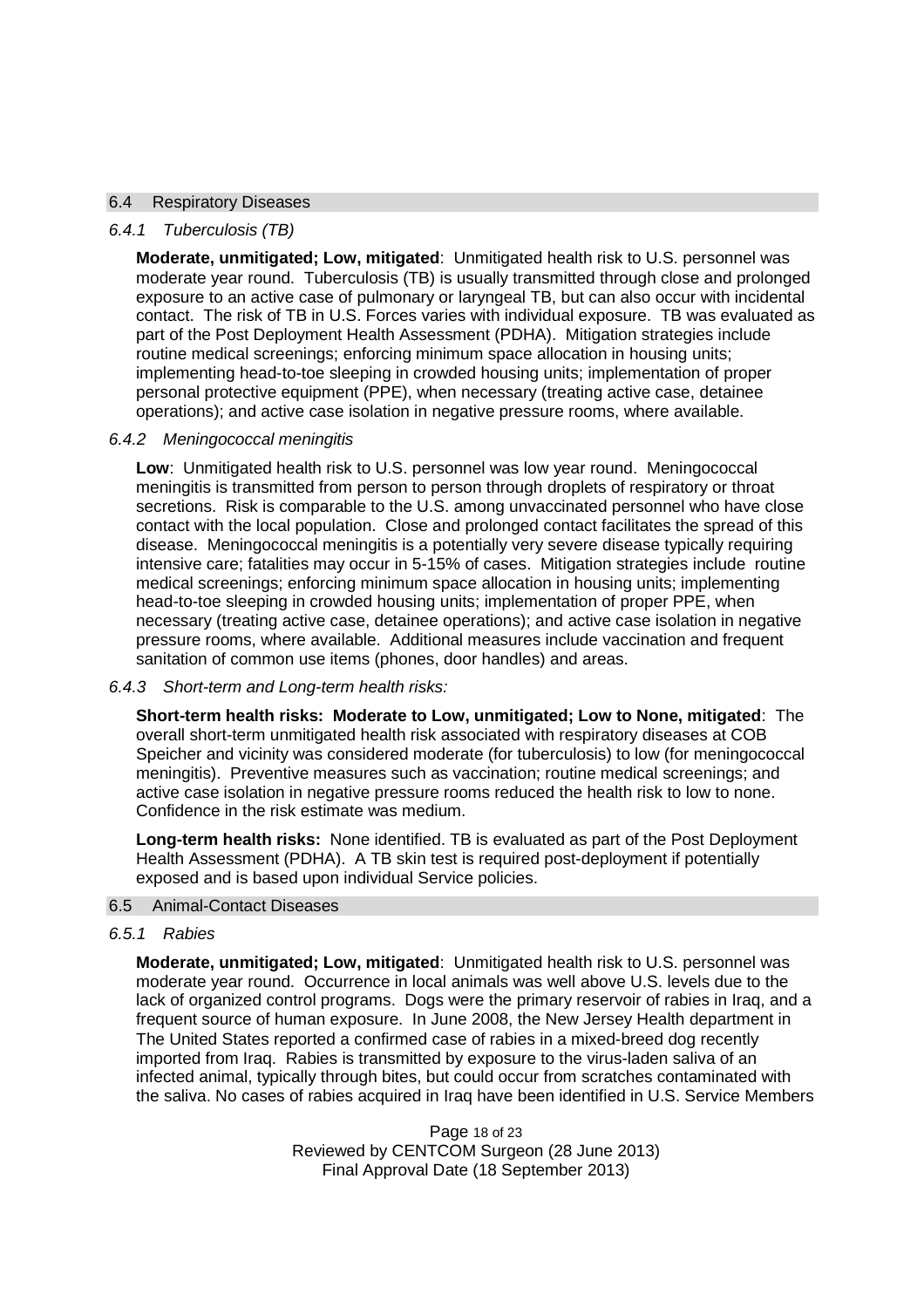to date. The vast majority (>99%) of persons who develop rabies disease will do so within a year after a risk exposure, there have been rare reports of individuals presenting with rabies disease up to six years or more after their last known risk exposure. Mitigation strategies included command emphasis of CENTCOM GO 1B, reduction of animal habitats, active pest management programs, and timely treatment of feral animal scratches/bites.

## *6.5.2 Anthrax*

**Low**: Unmitigated health risk to U.S. personnel was low year round. Cutaneous and gastrointestinal anthrax are the most common forms of naturally occurring infection; cutaneous anthrax is transmitted by direct contact with infected animals or carcasses, including hides. Eating undercooked infected meat can result in contracting gastrointestinal anthrax. Pulmonary anthrax is contracted through inhalation of spores and is extremely rare. Cutaneous anthrax typically requires 1 to 7 days of supportive care with subsequent return to duty; gastrointestinal anthrax typically requires hospitalization, and has a high fatality rate if untreated. Mitigation strategies include consuming approved food sources, avoidance of animals and farms, dust abatement when working in these areas (wet mop, water sprayed on high volume traffic areas, etc.), and proper PPE for personnel working with animals, and immunization.

## *6.5.3 Q-Fever*

**Moderate, unmitigated; Low, mitigated**: Unmitigated health risk to U.S. personnel was moderate year round. Rare cases were possible among personnel exposed to aerosols from infected animals, with clusters of cases possible in some situations. Significant outbreaks (affecting 1-50 percent) could occur in personnel with heavy exposure to barnyards or other areas where animals are kept. Unpasteurized milk may also transmit infection. The primary route of exposure is respiratory, with an infectious dose as low as a single organism. Q-Fever is a debilitating febrile illness, sometimes presenting as pneumonia, typically requiring 1 to 7 days of inpatient care followed by return to duty. Mitigation strategies include consuming approved food sources, avoidance of animals and farms, dust abatement when working in these areas (wet mop, water sprayed on high volume traffic areas, etc.), and proper PPE for personnel working with animals.

#### *6.5.4 H5N1 avian influenza*

**Low**: Unmitigated health risk to U.S. personnel was low year round. Extremely rare cases could occur in U.S. personnel who have close contact with birds or poultry infected with H5N1. H5N1 is a very severe illness. The fatality rate is higher than 50 percent in symptomatic cases. Mitigation strategies include avoidance with birds/poultry and proper cooking temperatures for poultry products.

#### *6.5.5 Ophthalmomyiasis*

Two cases of ophthalmomyiasis were identified in U.S. personnel in 2003. Many military facilities in Iraq are located in sites where livestock are or were housed, and sheep and goats graze freely throughout the country. The risk of ophthalmomyiasis to military personnel is minimal, but medical personnel should be aware that this condition exists to prevent misdiagnosis and thus ocular damage.

# *6.5.6 Overall Risk Levels*

**Short-term health risks: Moderate to Low, unmitigated; Low to None, mitigated:** The overall short-term unmitigated health risk associated with animal contact diseases at COB

> Page 19 of 23 Reviewed by CENTCOM Surgeon (28 June 2013) Final Approval Date (18 September 2013)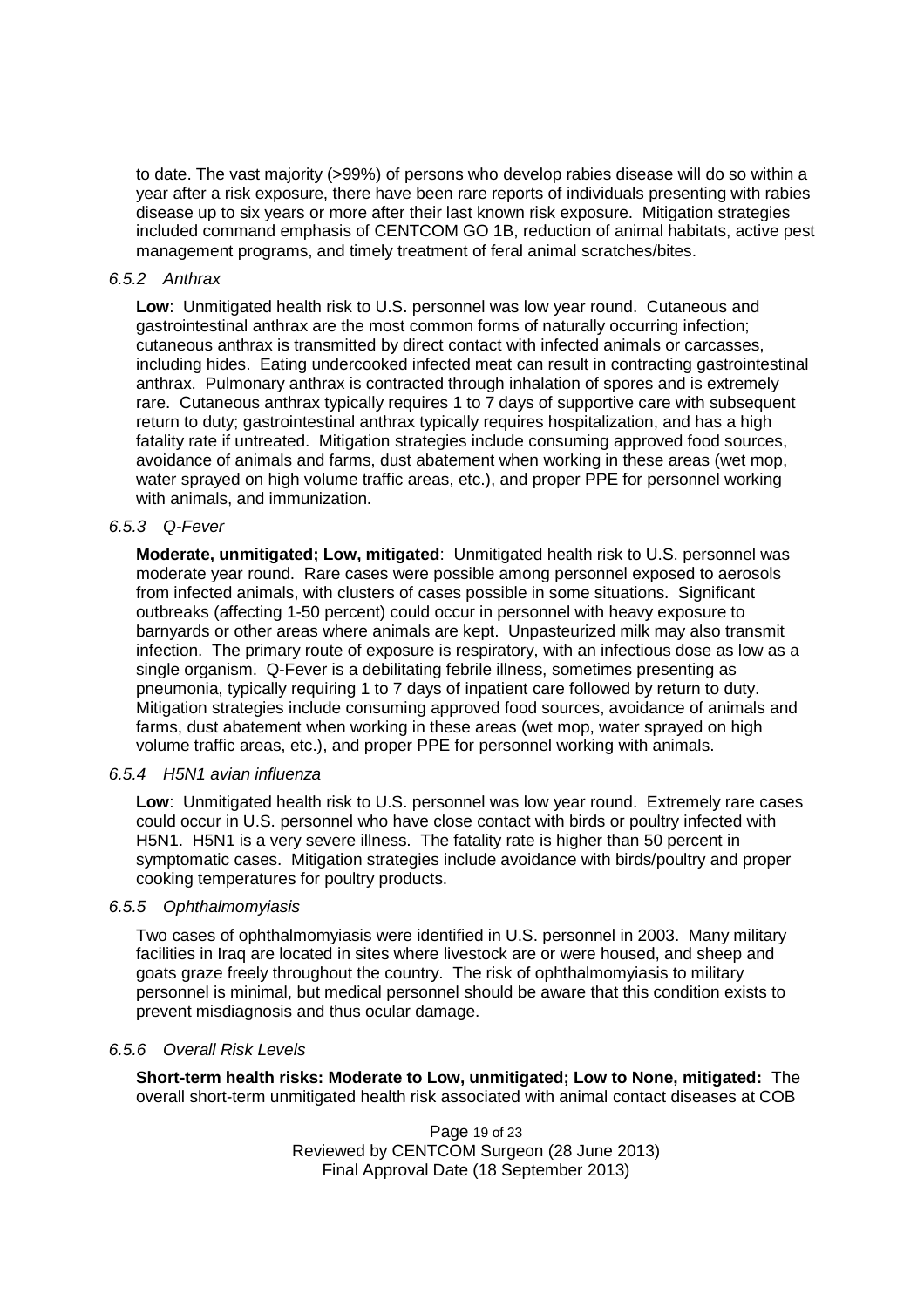Speicher and vicinity was considered moderate (for rabies, Q-fever) to Low (for anthrax, H5N1 avian influenza, ophthalmomyiasis ). Preventive measures such as consuming approved food sources; immunization; and avoidance of animals and farms reduced the health risk to low to none. Confidence in risk estimate was medium.

**Long-term health risks:** Low (for rabies). The confidence in the risk estimate is medium.

# **7 Venomous Animal/Insects**

There are a number of medically relevant venomous species that have acknowledged geographical ranges within Iraq. No specific hazard sources for COB Speicher (and the associated locations) were documented in Defense Occupational and Environmental Health Readiness System (DOEHRS) or the MESL.

The medically relevant venomous species include eleven species of poisonous snakes (*Cerastes cerastes, Cerastes gasperettii, Macrovipera lebetina euphratica, Macrovipera lebetina obtusa , Malpolon moilensis, Malpolon monspessulanus, Telescopus fallax, Telescopus nigriceps, Telescopus tessellatus, Vipera albicornuta, Walterinnesia aegyptia*), seventeen species of poisonous scorpions (*Androctonus crassicauda, Buthacus leptochelys, Buthacus macrocentrus, Compsobuthus jakesi, Compsobuthus matthiesseni, Compsobuthus werneri, Euscorpius italicus, Hemiscorpius lepturus, Hottentotta saulcyi, Hottentotta scaber, Hottentotta schach, Mesobuthus caucasicus, Mesobuthus eupeus, Odontobuthus doriae, Orthochirus iraqus, Orthochirus scrobiculosus, Scorpio maurus*), and one species of poisonous spiders (*Latrodectus pallidus*).

# **8 Heat/Cold Stress**

## 8.1 Heat

The highest monthly mean of the daily temperatures at COB Speicher (and the associated locations) is 111 degrees Fahrenheit that typically occurs during the summer months.

**Short-term health risks: Moderate, unmitigated; Low, mitigated.** The short-term risk of heat injury is Moderate in unacclimated personnel. However, the risk may be greater to certain susceptible persons–those older (i.e., greater than 45 years), in lesser physical shape, or with underlying medical/health conditions. Long-term health implications from heat injuries are rare but can occur, especially from more serious injuries such as heat stroke. Risk is reduced to Low through preventive measures such as work-rest cycles, appropriate hydration, and uniform modification, when appropriate. It is possible that high heat in conjunction with various chemical exposures can increase long-term health risks, though specific scientific evidence is not conclusive.

**Long-term health risks:** The long-term risk is Low. Long-term health implications from heat injuries are rare but can occur–especially from more serious heat injuries such as heat stroke. However, the risk may be greater to certain susceptible persons–those older (i.e., greater than 45 years), in lesser physical shape, or with underlying medical/health conditions. Confidence in these risk estimates is medium.

## 8.2 Cold

The lowest monthly mean of the daily temperatures for COB Speicher (and the associated locations) is 32 degrees Fahrenheit that typically occurs during the winter months

> Page 20 of 23 Reviewed by CENTCOM Surgeon (28 June 2013) Final Approval Date (18 September 2013)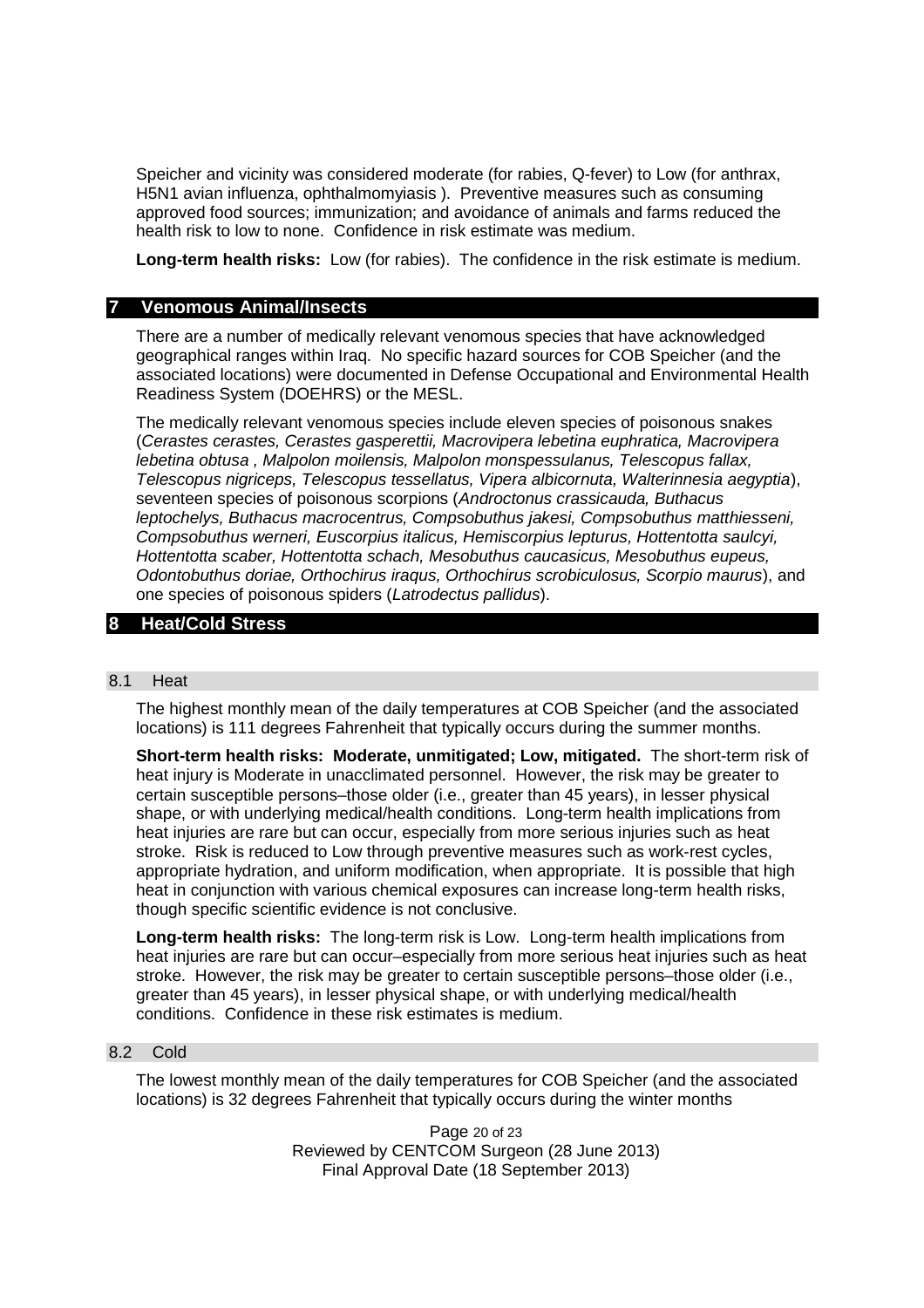**Short-term and Long-term risks:** The risk of cold injury is low. Confidence in this risk estimate is medium.

## **9 Noise**

#### 9.1 Continuous:

According to the 2006 Environmental Health Site Assessment at COB Speicher, most generators observed on the installations were located away from area troop living and working areas and contained some form of sound barrier (concrete barricades or sand bags). Even though Speicher has an active runway, environmental noise from aircraft operations did not contribute significantly to environmental noise. A noise hazard survey conducted at the Speicher oxygen plant indicated that sound levels were within Occupational Safety and Health Administration and U.S. Army noise standards and recommended personnel wear earplugs or earmuffs as a precaution. Insufficient information exists to assess the level of risk.

**Short-term and Long-term risks:** Not Evaluated-no available continuous noise evaluation information. No identified health risks.

## 9.2 Impulse:

No impulse noise evaluations were conducted so impulse noise was not evaluated for this POEMS.

**Short-term and Long-term risks:** Not Evaluated-no available impulse noise evaluation information. No identified health risks.

# **10 Other Unique Occupational Hazards**

## 10.1 Fuel/petroleum products/industrial chemical spills

A crude oil pipeline and a refined product pipeline ruptured in May 2003 and spilled crude oil and refined product into the soil adjacent to the pipelines. The site of the spill was near the perimeter of the COB, significantly away from any activities of COB personnel. A soil berm was created to contain the spill however; the spilled product may have migrated off the camp due to being in a low lying area that is flooded during the rainy season. It is unknown how much of the product may have migrated or to what extent it has penetrated the local area. Samples of soil from the site of the ruptured pipelines were collected in 2003, 2004, and 2005 and samples of well water that would be used for non-drinking purposes were collected at the site of the ruptured pipelines in 2004. No hazards were identified in the soil samples. Sulfate presented a low non-drinking acute risk in the well water samples. Sulfate is not a component or byproduct of crude or refined oil so the acute risk is not associated with the pipeline spills.

## **Short-term and Long-term risks:** None.

#### 10.2 Waste Sites/Waste Disposal:

Solid wastes at COB Speicher were disposed of in the burn pits at the location. Medical wastes that were generated from the COB Speicher Hospital and the outlying troop clinics

> Page 21 of 23 Reviewed by CENTCOM Surgeon (28 June 2013) Final Approval Date (18 September 2013)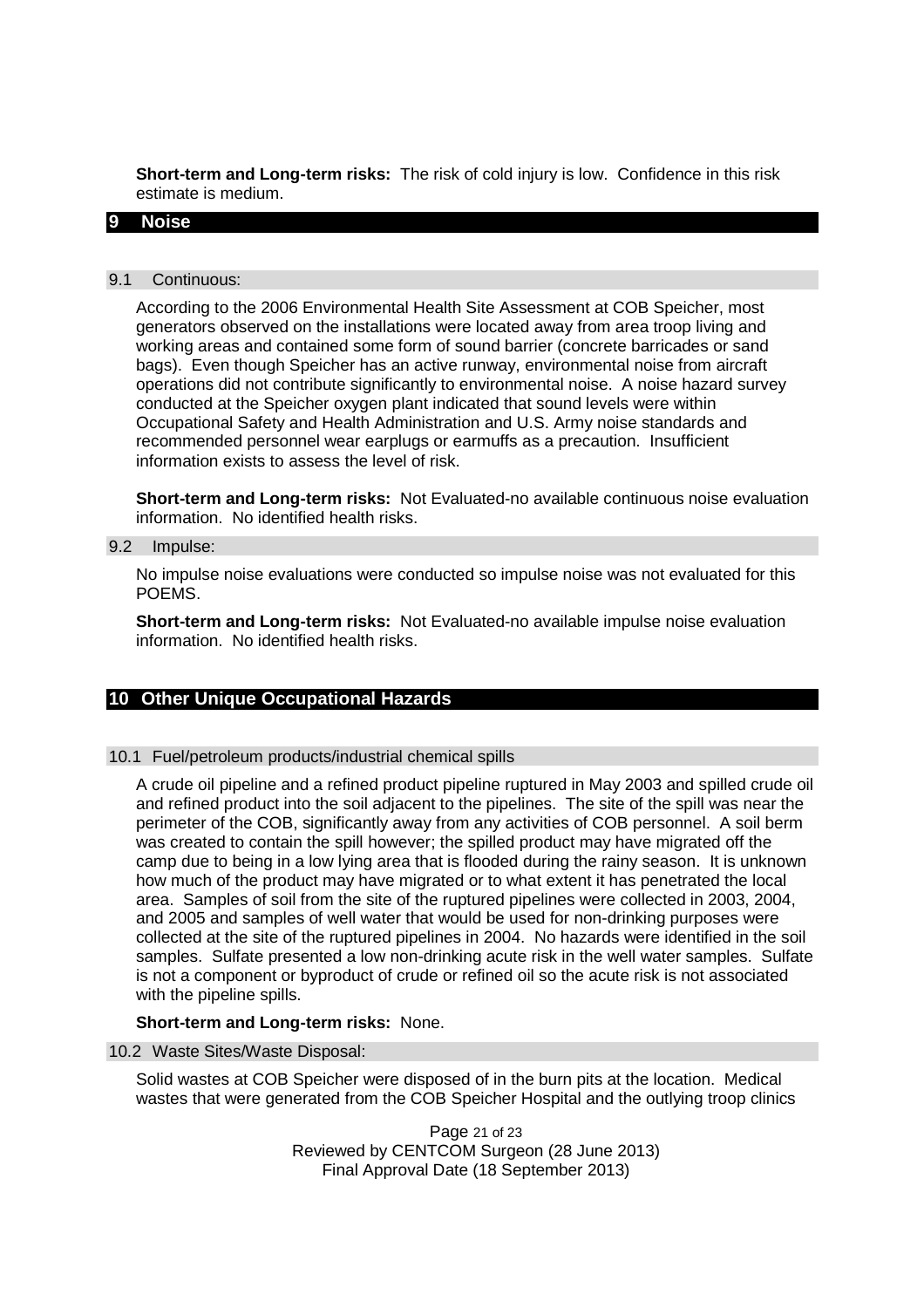were collected and consolidated at COB Speicher Hospital before being incinerated in the medical waste incinerator. The volume of medical wastes generated is not known.

**Short-term and Long-term risks:** Low. Though sparse qualitative data on waste sites and waste disposal were available, the health risks from physical hazards of solid/medical wastes at COB Speicher are low due to waste disposal, collection, and processing sites being access controlled.

#### 10.3 Asbestos:

Asbestos was sampled for in bulk samples from the Bakery and from Building 1502 ceiling tiles in 2006. Asbestos was sampled for in roof materials from Buildings 3009 and 3010 and insulation material and walls in Building 2707 in 2008. Asbestos samples were collected from Building 3504 in December 2010. None of the samples contained asbestos fibers. Asbestos fibers were detected in one bulk sample from Fire Station No. 2 at COB Speicher. However, if the sampled material in the firehouse is in good condition and will not be disturbed (for example, by renovation or remodeling), it is not a health hazard and should be left alone. If the material is damaged and/or friable, it should be removed or encapsulated to minimize eliminate asbestos fibers being released into the air.

**Short-term and Long-term risks:** None identified based on available data. Confidence in risk estimate is low.

## 10.4 Lead Based Paint:

No specific information was available to assess this hazard.

**Short-term and Long-term risks:** Unknown.

#### 10.5 Pesticides/Pest Control:

No specific information was available to assess this hazard.

**Short-term and Long-term risks:** Unknown. .

#### 10.6 Burn Pits:

Two open burn pits operated at the COB Speicher. The primary hazards are smoke from incomplete combustion associated with burning plastics, paper, wood, rubber, POL products, non-medical waste, some metals, and some chemicals (paints, solvents, etc.). A completed air exposure pathway exists for personnel working at the burn pit; however, no source air samples specifically associated with the burn pit were noted. The open burn pits at COB Speicher closed in December 2010.

#### **Short-term and Long-term risks:** Low.

While not specific to COB Speicher (and the associated locations), the consolidated epidemiological and environmental sampling studies on burn pits that have been conducted to date to address health risk generally show little or no health impact at the population level, several years post-deployment on the long-term health of personnel assigned to a burn pit location. The DoD recognizes that acute symptoms due to smoke exposure may occur, including reddened eyes, irritated respiratory passages, and cough that may persist for some time. While no long-term health risks have yet been identified at a populationlevel, it is plausible that a smaller number of Service Members may be affected by longerterm health effects, possibly due to combined exposures (such as sand/dust, industrial

> Page 22 of 23 Reviewed by CENTCOM Surgeon (28 June 2013) Final Approval Date (18 September 2013)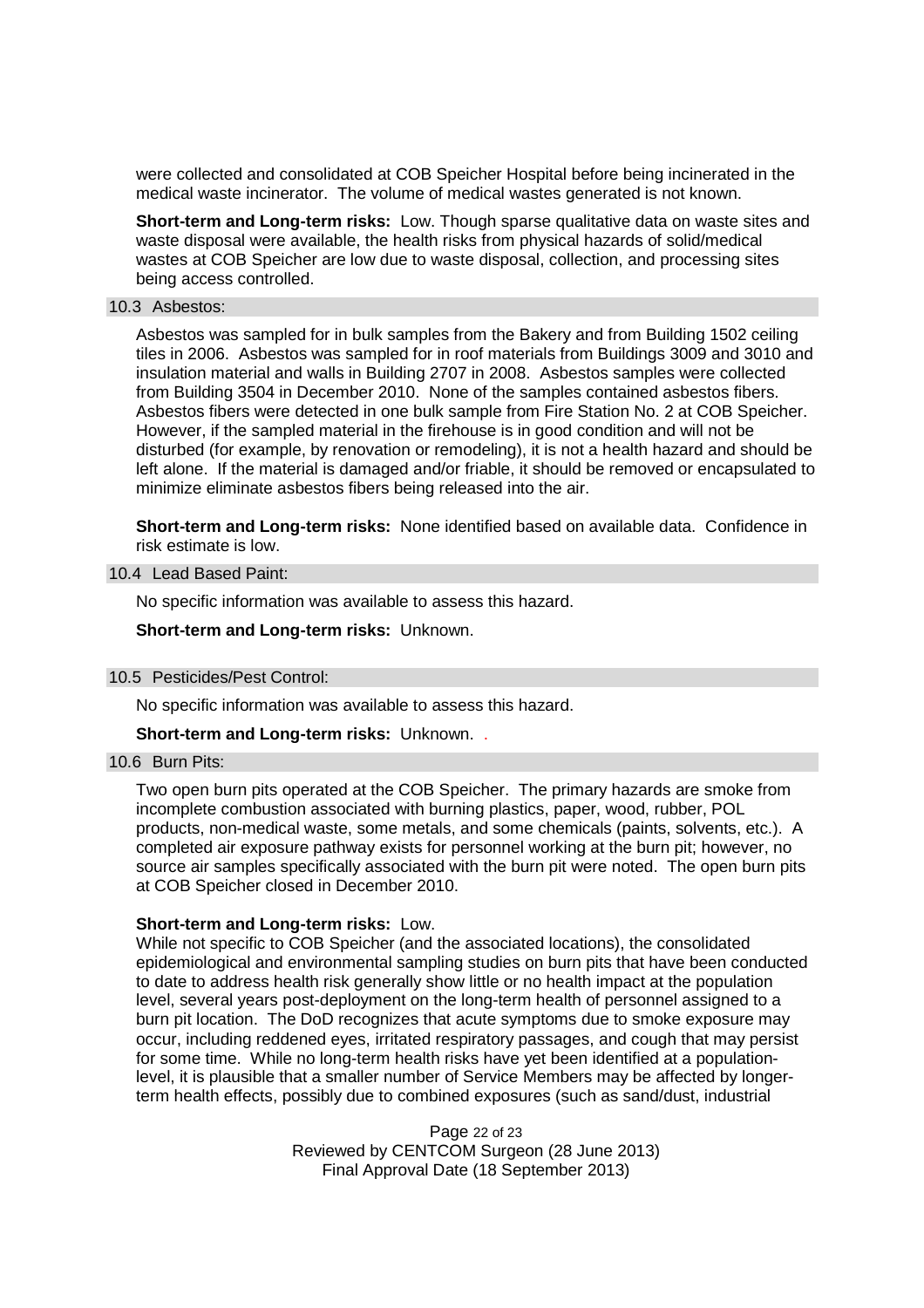pollutants, tobacco, smoke and other agents) and individual susceptibilities such as preexisting health conditions or genetic factors.

> Page 23 of 23 Reviewed by CENTCOM Surgeon (28 June 2013) Final Approval Date (18 September 2013)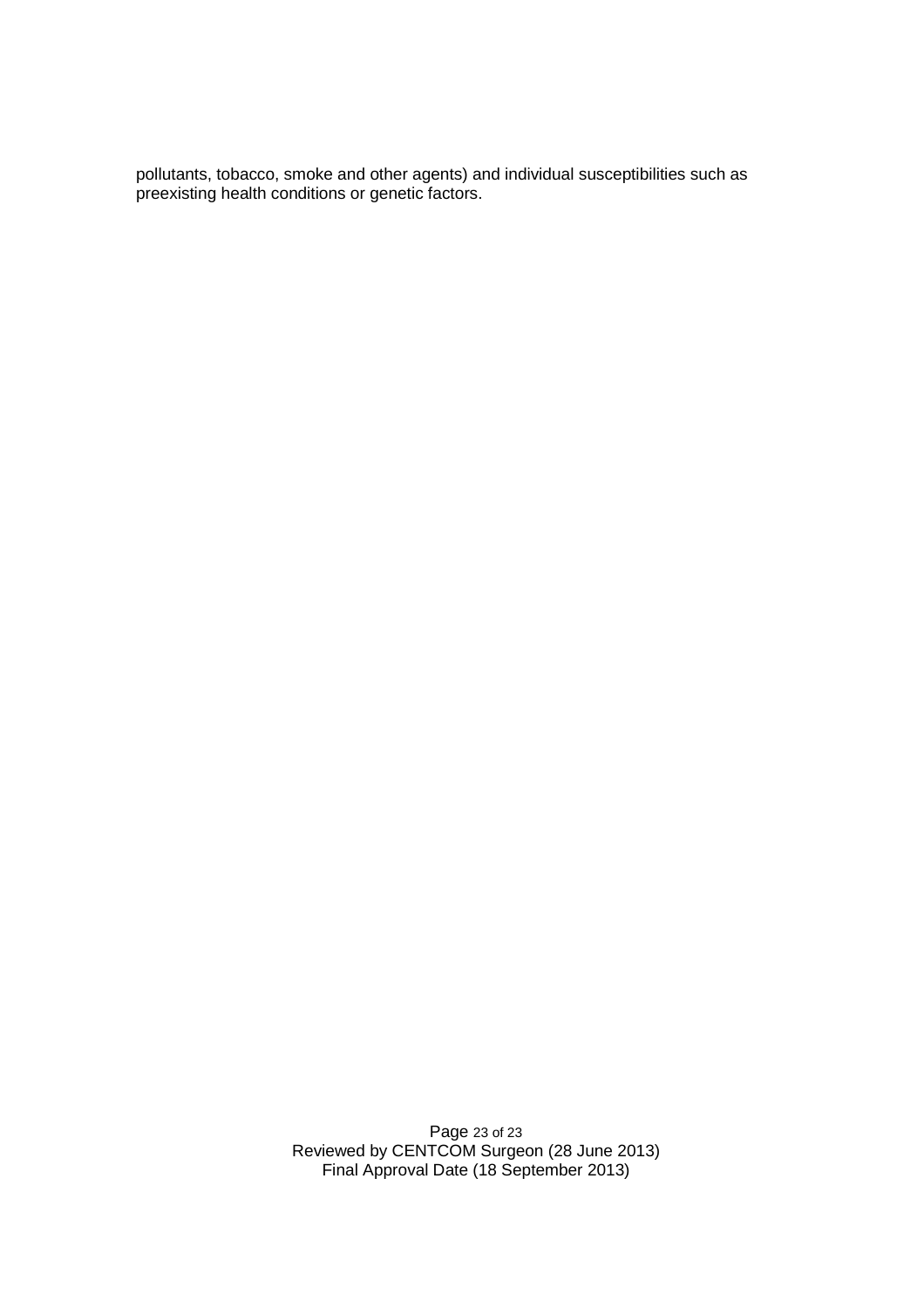# **11 References<sup>2</sup>**

- 1. Casarett and Doull's Toxicology: the Basic Science of Poisons, Chapter 2- Principles of Toxicology; Fifth Edition, McGraw Hill, New York.
- 2. Defense Occupational and Environmental Health Readiness System (referred to as the DOEHRS-EH database) at https://doehrs-ih.csd.disa.mil/Doehrs/. Department of Defense (DoD) Instruction 6490.03, *Deployment Health*, 2006.
- 3. DoDI 6055.05, Occupational and Environmental Health, 2008.
- 4. DoD MESL Data Portal: https://mesl.apgea.army.mil/mesl/.Some of the data and reports used may be classified or otherwise have some restricted distribution.
- 5. JCSM (MCM) 0028-07, Procedures for Deployment Health Surveillance, 2007.
- 6. USAPHC (Provisional), Technical Guide 230, Environmental Health Risk Assessment and Chemical Exposure Guidelines for Deployed Military Personnel, June 2010 Revision.
- 7. USACHPPM, 2008 Particulate Matter Factsheet; 64-009-0708, 2008.
- 8. Environmental Health Site Assessment, Camp Speicher, Tikrit, Iraq, 02-05 February 2006.
- 9. Walter Reed Army Institute of Research. Sand fly Surveillance Program Camp Speicher and FOB Danger, Iraq. 5 December 2005.
- 10. 223rd Medical Detachment. Two Cases of Ophthalmomyiasis in US Soldiers. Executive Summary. 25 May 2004.
- 11. USACHPPM, Analytical Results, Potential Asbestos-Containing Material, Speicher, Iraq 11 March and 3 April 2008, U\_IRQ\_SPEICHER\_CM\_AMA\_20080403
- 12. USACHPPM, Deployment Environmental Surveillance Program, Bulk Sample Analysis, Camp Speicher, Iraq. Project Number 47-4X-4515-06, 3 February 2006.
- 13. USACHPPM, Analytical Results, Potential Asbestos-Containing Materials, Contingency Operating Base (COB) Speicher, Iraq, 1 June 2007, U-IRQ-SPEICHER-CM-BSA-20070601

 $^2$  NOTE. The DOEHRS-IH (EH Business Area) database was queried to obtain the available sample data for air, soil, and drinking and non-drinking water sources at COB Speicher. The data are currently assessed using the June 2010 Revision of TG230 described above. The general method involves an initial review of the data which eliminates all chemical substances not detected above 1-yr negligible MEG. Those substances screened out are not considered acute or chronic health hazards so are not assessed further. For remaining substances, acute and chronic health effects are evaluated separately for air and water (soil is only evaluated for long term risk). This is performed by deriving separate short-term and long-term population exposure level estimates (referred to as population exposure point concentrations (PEPC) that are compared to MEGs derived for similar exposure durations. If less than or equal to negligible MEG the risk is Low. If levels are higher than negligible then there is a chemical-specific toxicity and exposure evaluation by appropriate SMEs, which includes comparison to any available marginal, critical or catastrophic MEGs. For drinking water 15 L/day MEGs are used for the screening while site specific 5-15 L/day are used for more detailed assessment. For non-drinking water (such as that used for personal hygiene or cooking) the 'consumption rate' is limited to 2 L/day (similar to the EPA) which is derived by multiplying the 5 L/day MEG by a factor of 2.5. This value is used to conservatively assess non-drinking uses of water.